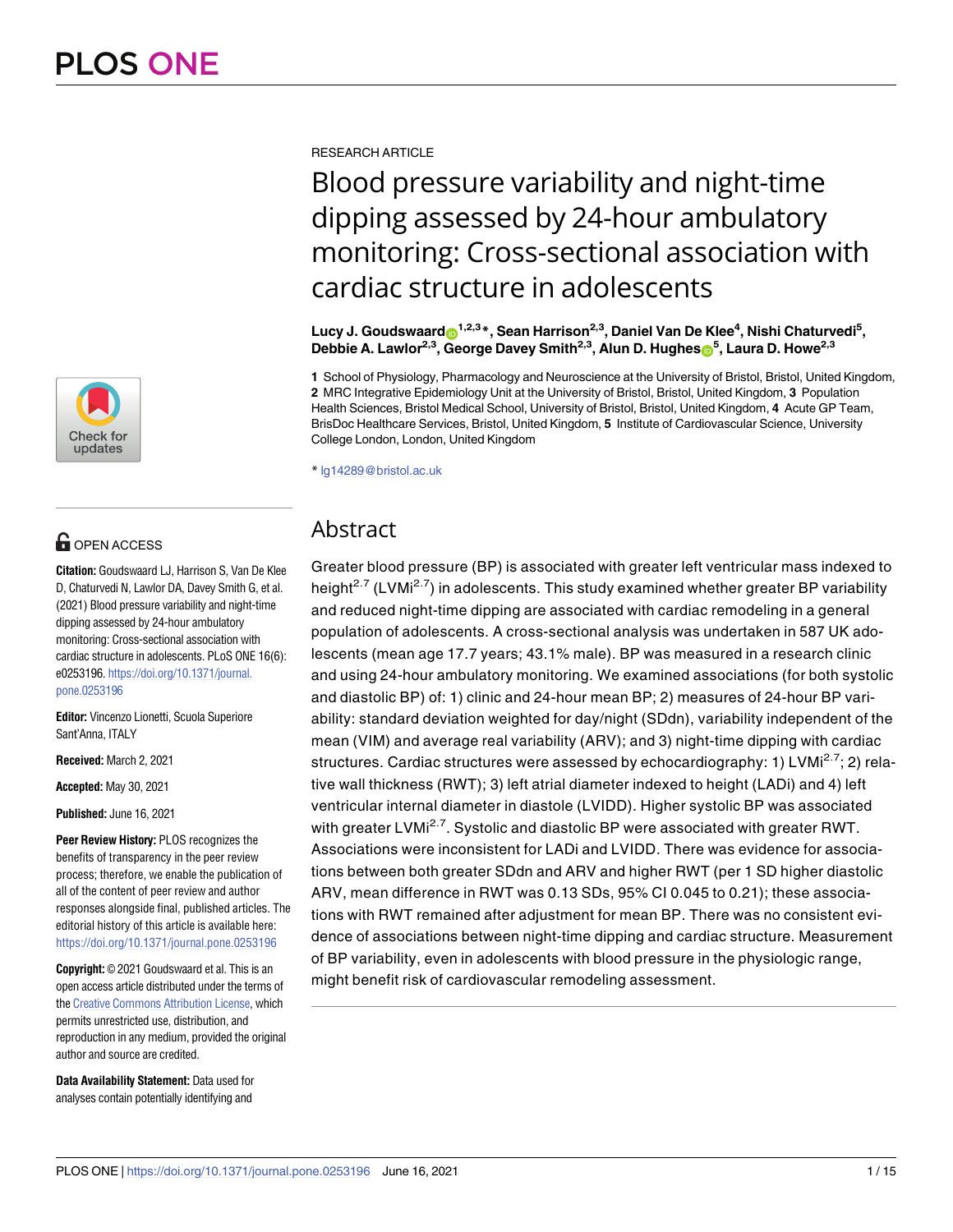<span id="page-1-0"></span>sensitive information, therefore access needs to be approved by the ALSPAC Executive Committee, who can be contacted at [alspac-data@bristol.ac.uk.](mailto:alspac-data@bristol.ac.uk)

**Funding:** The UK Medical Research Council and Wellcome (Grant ref: 102215/2/13/2) and the University of Bristol provide core support for ALSPAC. LJG is funded by a University of Bristol alumni PhD studentship as part of the British Heart Foundation 4-year Integrative Cardiovascular Science programme. LDH is funded by a Career Development Award from the UK Medical Research Council (MR/M020894/1). LDH, SH, DAL and GDS work in a unit that receives funding from the University of Bristol and the UK Medical Research Council (MC\_UU\_00011/1 and MC\_UU\_00011/6-7). This work was supported by a grant from the British Heart Foundation. The funders had no role in study design, data collection and analysis, decision to publish, or preparation of the manuscript. For the purpose of Open Access, the author has applied a CC BY public copyright licence to any Author Accepted Manuscript version arising from this submission.

**Competing interests:** The authors have declared that no competing interests exist.

# **Introduction**

Higher blood pressure (BP) is associated with an increased risk of cardiovascular disease (CVD) [\[1](#page-12-0)]. However, BP is inherently variable, and under a typical circadian rhythm nighttime BP is lower than daytime [\[2](#page-12-0)]. Loss of this nocturnal dipping pattern in the general population of adults has been shown to be associated with cardiovascular events and all-cause mortality, independent of 24-hour BP [\[2,3\]](#page-12-0). There is also evidence that non-circadian variability in BP may be associated with cardiovascular disease  $[2,4,5]$  $[2,4,5]$  $[2,4,5]$  $[2,4,5]$  $[2,4,5]$  $[2,4,5]$  $[2,4,5]$ .

Cardiovascular pathology starts in early life, with childhood BP levels known to track across life [[6\]](#page-12-0), and early adulthood BP relating to mortality from CVD [[7\]](#page-12-0). In adults, higher left ventricular (LV) mass and left atrial enlargement are both associated with higher risk of CVD [\[8,9](#page-12-0)] and are considered evidence of target organ damage [\[10\]](#page-12-0). Another measure of left heart function, relative wall thickness (RWT, a measure of remodeling  $[11]$ ), has been suggested to be predictive of stroke among adult populations  $[12,13]$  $[12,13]$  $[12,13]$  $[12,13]$  $[12,13]$ . We previously demonstrated that in 17 year-olds that higher body mass index (BMI) is causally related to higher LV mass indexed to height<sup>2.7</sup> (LVMi<sup>2.7</sup>) [\[14\]](#page-12-0), suggesting that there is meaningful variation in cardiac structure measures in early adulthood. A study in adults from the general population indicated a positive association between BP variability and LVMi [\[15\]](#page-12-0). Associations between BP variability and cardiac structures in children with suspected hypertension have been explored [[16](#page-12-0)], but it is unclear if any associations are apparent in a general population of adolescents.

In this study, we used data from a prospective cohort study of 587 UK adolescents to assess the cross-sectional associations of mean BP (from clinic measurements and ambulatory monitoring), BP variability, and night-time dipping, with measures of cardiac structure at age 17, determined by echocardiography. The measures of cardiac structure we consider are 1) LV mass (LVM), 2) RWT [\[11\]](#page-12-0), 3) left atrial diameter (LAD), and 4) left ventricular internal diameter during diastole (LVIDD, a measure of the initial stretching of cardiomyocytes before contraction (preload)) [[17](#page-12-0)]. Together these represent a comprehensive assessment of left heart structure, with functional significance [\[18\]](#page-12-0).

# **Methods**

#### **Participants**

ALSPAC is a population-based birth cohort. The study recruited pregnant women from the Avon area (Bristol) in the South West of England, with an expected delivery date between  $1<sup>st</sup>$ April 1991 and 31<sup>st</sup> December 1992 [\[19\]](#page-13-0). From the 15,643 pregnant women enrolled, 14,889 children were born and alive at one year [\[19,20](#page-13-0)] [\(Fig](#page-2-0) 1). Since birth, participants have been followed up, using questionnaires, links to routine data, and research clinics. The study website provides further details of the cohort and a data dictionary [http://www.bris.ac.uk/alspac/](http://www.bris.ac.uk/alspac/researchers/data-access/data-dictionary/) [researchers/data-access/data-dictionary/.](http://www.bris.ac.uk/alspac/researchers/data-access/data-dictionary/) Ethical approval was obtained from the local ethics committee and the ALSPAC Law and Ethics committee. Written informed consent was obtained from parents and children were invited to give verbal assent where appropriate. Participants were able to withdraw at any time.

# **Inclusion/Exclusion criteria**

This was a cross-sectional study conducted in participants who attended the 17-year follow-up clinic of ALSPAC. Participants were eligible if they attended both the echocardiography and the 24-hour blood pressure sub-studies at the 17-year clinic visit. We a priori decided to exclude participants if they were pregnant or reported taking antihypertensive medication or having a congenital cardiac anomaly, but this did not apply to any participants in the study.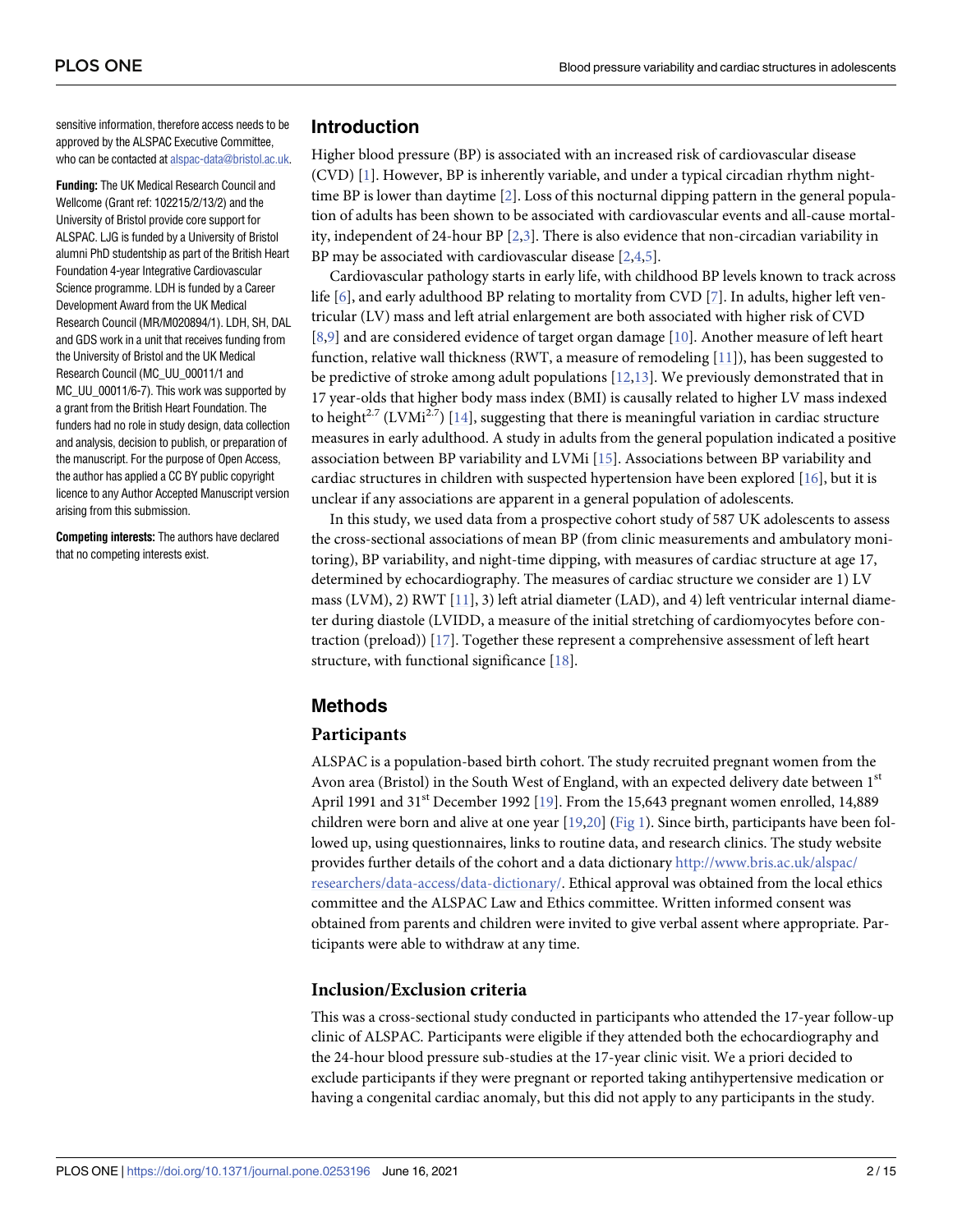<span id="page-2-0"></span>

**[Fig](#page-1-0) 1. A STROBE diagram detailing how the study cohort was selected from the baseline Avon Longitudinal Study of Parents And Children (ALSPAC) participants.**

<https://doi.org/10.1371/journal.pone.0253196.g001>

#### **Exposures**

**1) Clinic and 24-hour ambulatory blood pressure measurements.** Clinic systolic blood pressure (SBP) and diastolic blood pressure (DBP) were measured with an OMRON 705 IT oscillometric BP monitor (Omron Corporation, Kyoto, Japan) with the participant sitting and at rest with their arm supported. Readings were taken in accordance with European Society of Hypertension guidelines [\[21\]](#page-13-0). We used the average of the final two measures from the right arm in our analyses.

Participants were fitted with a 24-hour ambulatory blood pressure monitor (ABPM) (Spacelabs 90217, Washington, U.S.) according to the manufacturer's instructions. This measured their brachial BP, with readings taken every 30 minutes during the day and hourly at night. Participants were permitted to perform usual physical activities, although a diary of activities was recorded. Daytime and night-time were defined by the participant. The expected maximum number of total readings per participant therefore varied depending on the duration of the night-time period. For this study, we included participants with at least 14 readings during the self-defined daytime and at least 5 readings during the self-defined night-time [\[22,23](#page-13-0)]. We estimated the mean 24-hour SBP and DBP using the ABPM data, and also estimated the daytime and night-time means for SBP and DBP.

**2) Measures of blood pressure variability.** We estimated variability in the 24-hour systolic and diastolic measures in three different ways. 1) Standard deviation weighted for daytime and night-time (SDdn) [\[24\]](#page-13-0), calculated as:  $\frac{\text{(day SD} \times \text{day hours}) + \text{(night box S)}}{\text{day hours} + \text{night hours}}$ . 2) Average real variability (ARV), derived as the average of the differences between consecutive BP measurements [[25](#page-13-0)], using the formula:  $\frac{1}{N-1}$  $\sum_{N-1}^{N}$  $\sum_{k=1}^{N-1} |BP_{k+1} - BP_k|$ , where N is the number of valid blood pressure (BP) readings and k is the number of the individual reading. To derive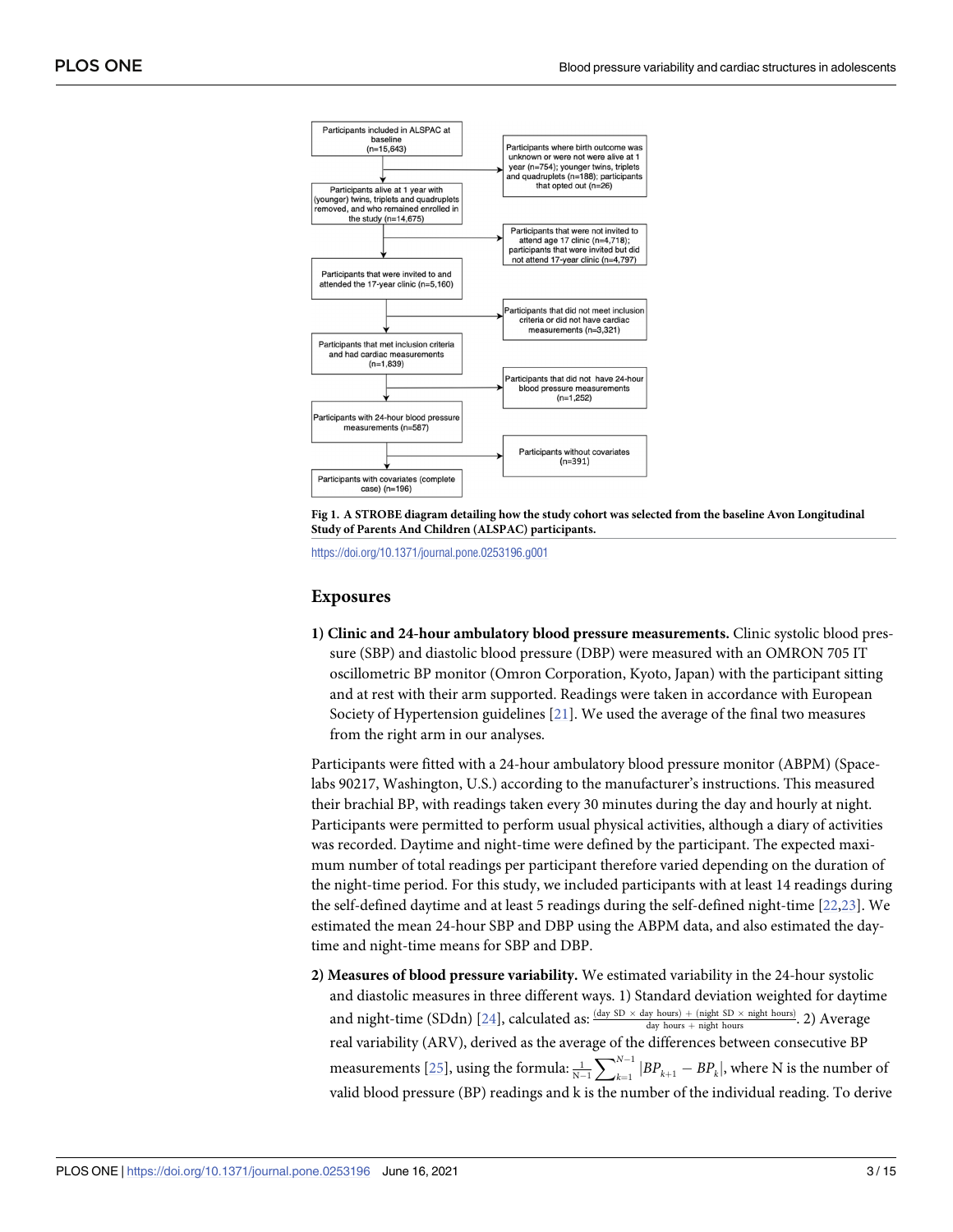<span id="page-3-0"></span>this variable, each individual blood pressure reading and the order of readings was required (at least 14 daytime readings and 5 night-time readings). 3) Variability independent of the mean (VIM) [\[26\]](#page-13-0), derived using the formula:  $\frac{SDdn}{mean^x} \times population$  *mean*\*, where *x* is derived from the regression coefficient β from the equation: ln (*SD*) = *α* + *β* ln (*mean*).

**3) Dipping variables.** We estimated night-time dipping as a percentage difference between daytime and night-time means  $\frac{2^{4hr\,\,daytime\,\,BP-24hr\,\,night}}{24hr\,\,daytime\,\,BP}} \times 100)$  [[27](#page-13-0)]. We considered participants with  $\geq$ 10% reduction in night-time BP compared to daytime BP as 'normal dippers', and those with *<*10% reduction or an increase as 'non-dippers' in a binary dipping variable [\[3](#page-12-0)[,27\]](#page-13-0). We also grouped participants into four dipping groups of 1) Normal dippers (*>*10%, �20%), 2) Non-dippers (*>*0%, �10%), 3) Extreme dippers (*>*20%) and 4) Risers (*<*0%) to allow comparison of dipping distribution with previous studies [\[28\]](#page-13-0), however only the simpler continuous and dichotomised variables are included as an exposure in our analyses because of the relatively small sample size.

#### **Outcomes: Echocardiography measurements**

Echocardiography was performed on a quasi-random subsample (based on date of research clinic attendance) using an HDI 5000 ultrasound machine (Philips, Massachusetts, U.S.) equipped with a P4-2 Phased Array ultrasound transducer. One of two echocardiographers examined participants using a standard examination protocol, in accordance with the American Society of Echocardiography (ASE) guidelines [\[29\]](#page-13-0). All measures were made in end diastole and were calculated as the mean of three measurements. LV mass was calculated from end-diastolic ventricular septal wall thickness (SWTd), left ventricular dimension (LVIDd), and left ventricular posterior wall thickness (PWT) according to the ASE formula:  $0.8 \times (1.04)$  $\times [(SWT + LVIDD + PWT)^3 - (LVIDD)^3]) + 0.6$ . LV mass was then indexed to height<sup>2.7</sup>  $(LVMi^{2.7})$  using the Troy formula in order to account for differences in body sizes [[30](#page-13-0)]. Left atrial diameter was indexed to height [[9](#page-12-0)] (LADi). Relative wall thickness (RWT) was calculated using the formula:  $\frac{PWT + SWT}{LVIDD}$ .

#### **Confounders**

We considered variables as confounders if they had plausible relations with BP and cardiovascular risk [[31\]](#page-13-0). Maternal confounders were self-reported in questionnaires completed during pregnancy: educational attainment (categorised as university degree or higher, Advanced-levels (exams usually taken around 18 years and necessary for university entry), Ordinary-levels (exams usually taken around 16 years, which was the minimum UK school leaving age at the time these participants were this age), or lower than Ordinary-levels, including vocational education); pre-pregnancy body mass index (BMI; in kg/m2 ); age at delivery (categorised as *<*25 years, 25–35 years, and *>*35 years); parity, and highest head of household occupational social class. We selected these maternal variables as the mother's socioeconomic position (SEP) represents the participant's family SEP. SEP has been shown to influence BMI (a key determinant of both BP and LVM [[14\]](#page-12-0)), blood pressure [[32\]](#page-13-0), and left ventricular structure [[33\]](#page-13-0). Maternal prepregnancy BMI has also been shown to affect offspring BP and cardiovascular outcomes [\[34\]](#page-13-0).

Child-based confounders were from a combination of self-reported questionnaire and clinic-based data. These include: age (in months) at year 17 clinic visit; smoking at age 17 (*<*1 or  $\geq$  1 cigarette per week from self-report); minutes of moderate to vigorous physical activity at age 15 assessed by uniaxial ActiGraph accelerometer (Florida, U.S.) and used as quintiles in the analysis; percentage fat mass (assessed by dual energy-X-ray absorptiometry (DXA) at the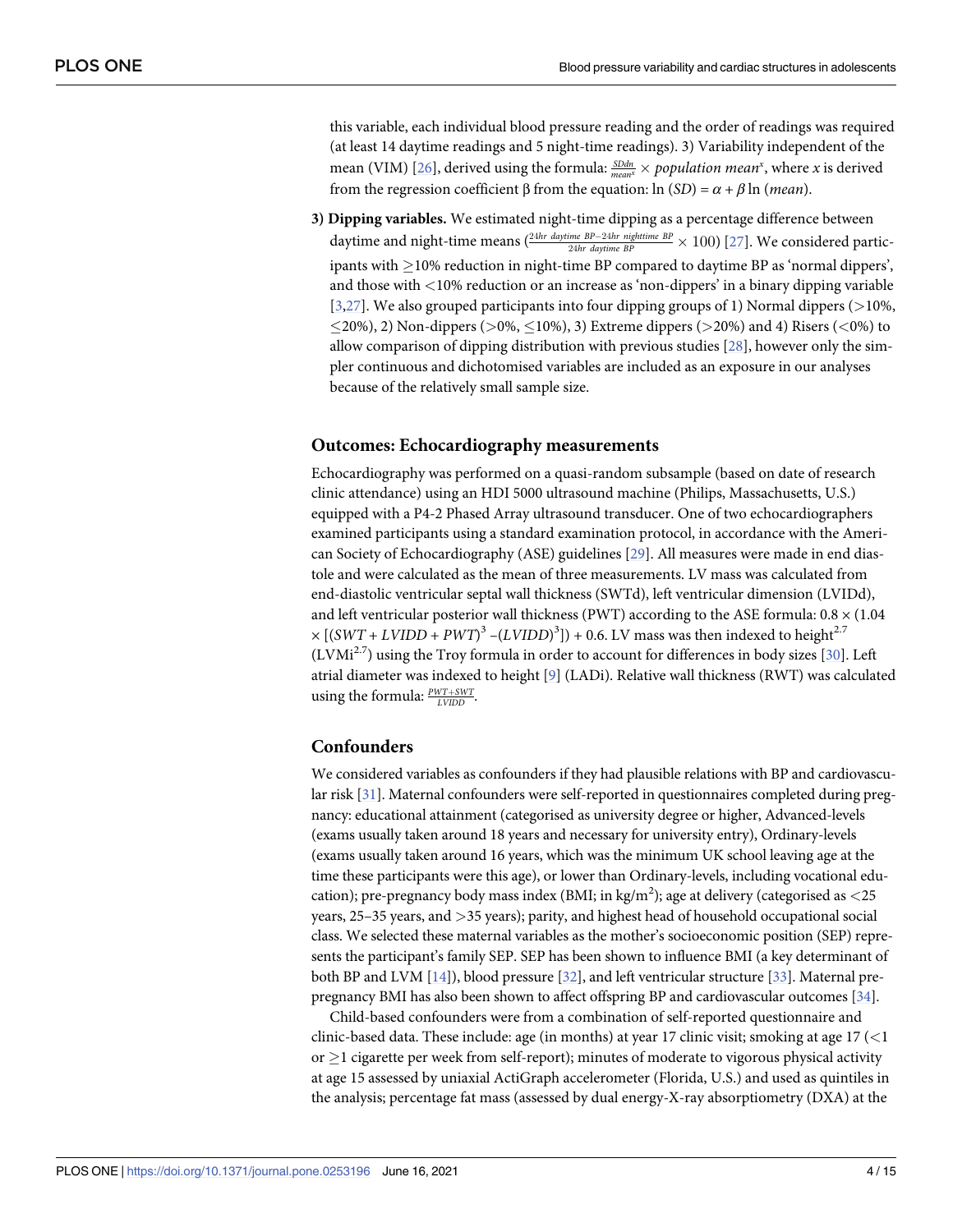<span id="page-4-0"></span>17-year clinic using a Lunar prodigy narrow fan beam densitometer); and height measured at the 17-year clinic using a Harpenden stadiometer (Holtain Ltd, Crymych, UK). These childbased variables were selected as they likely affect cardiovascular health [[14](#page-12-0)].

#### **Statistical analysis**

All analyses were performed using Stata version 15.1 (StataCorp, TX).

We used multivariable linear regression to estimate the associations between all blood pressure exposures and cardiac structure outcomes defined above. We standardised all exposures and outcomes before analysis to have a mean of zero and SD of one. As such, all regression results are interpreted as the SD change in the outcome for a SD change in the exposure. For the binary dipping variables, the regression result can be interpreted as the change in outcome variable in SDs comparing the non-dippers category with the dippers.

Associations between each of the 18 BP exposures (for both SBP and DBP: clinic BP, 24h mean BP, mean daytime BP, mean night-time BP, SDdn, ARV, VIM and continuous and binary dipping variables) and 4 measures of cardiac structure  $(LVMi<sup>2.7</sup>, LADi, RWT, LVIDD)$ were assessed using multivariable linear regression. Three models were estimated: i) adjustment for sex and age at year 17 clinic visit, ii) additional adjustment for potential confounders: maternal education, age at delivery, parity, pre-pregnancy BMI; household socio-economic class; smoking at age 17; minutes of moderate to vigorous physical activity at age 15; DXAdetermined fat mass and height and height<sup>2</sup> at age 17, iii) further adjustment for average 24-hour blood pressure (systolic or diastolic as appropriate for the exposure) to evaluate whether any associations between BP variability and dipping were independent of 24-hour average BP. To verify analyses were not affected by collinearity, we assessed correlations between measures of mean BP and measures of BP variability.

To test for interactions between sex and each exposure, we regressed each outcome on each exposure, with sex and an interaction term for the exposure and sex as covariables. There was no strong evidence of any interactions by sex from these analyses (p*>*0.1 for all interaction terms), and as such, all results are presented for males and females combined. To check for linearity of a) blood pressure—cardiac structure and b) mean blood pressure–blood pressure variability associations, we conducted likelihood ratio tests comparing models where fifths of the exposure variable were treated as numeric and categorical variables. There was no evidence of non-linearity in the associations between blood pressure variables and cardiac structure outcomes, and so results are presented with continuous measures of blood pressure as the exposures. As a sensitivity analysis and to account for nonlinearity in the associations between blood pressure and blood pressure variability, the association between blood pressure variability/dipping exposures and cardiac structure outcomes were also explored adjusting for categorical fifths of average blood pressure.

We did not correct the results for multiple testing, as multiple testing correction emphasises the inappropriate dichotomisation of p-values into significant versus non-significant [\[35–](#page-13-0)[38](#page-14-0)]. Furthermore, in this analysis, exposures are correlated measures of a single underlying construct BP, and outcomes are measures of a single underlying construct, cardiac structure. A Bonferroni multiple testing correction would therefore be over-conservative. We interpret the overall pattern of results rather than focusing on single p-values, and use the magnitude of coefficients and confidence intervals to assess the strength of associations.

#### **Missing data**

Of the 587 participants with complete data on all 18 exposures and 4 outcomes, 196 (33.3%) also had complete data including all confounders. In the full dataset, individual confounder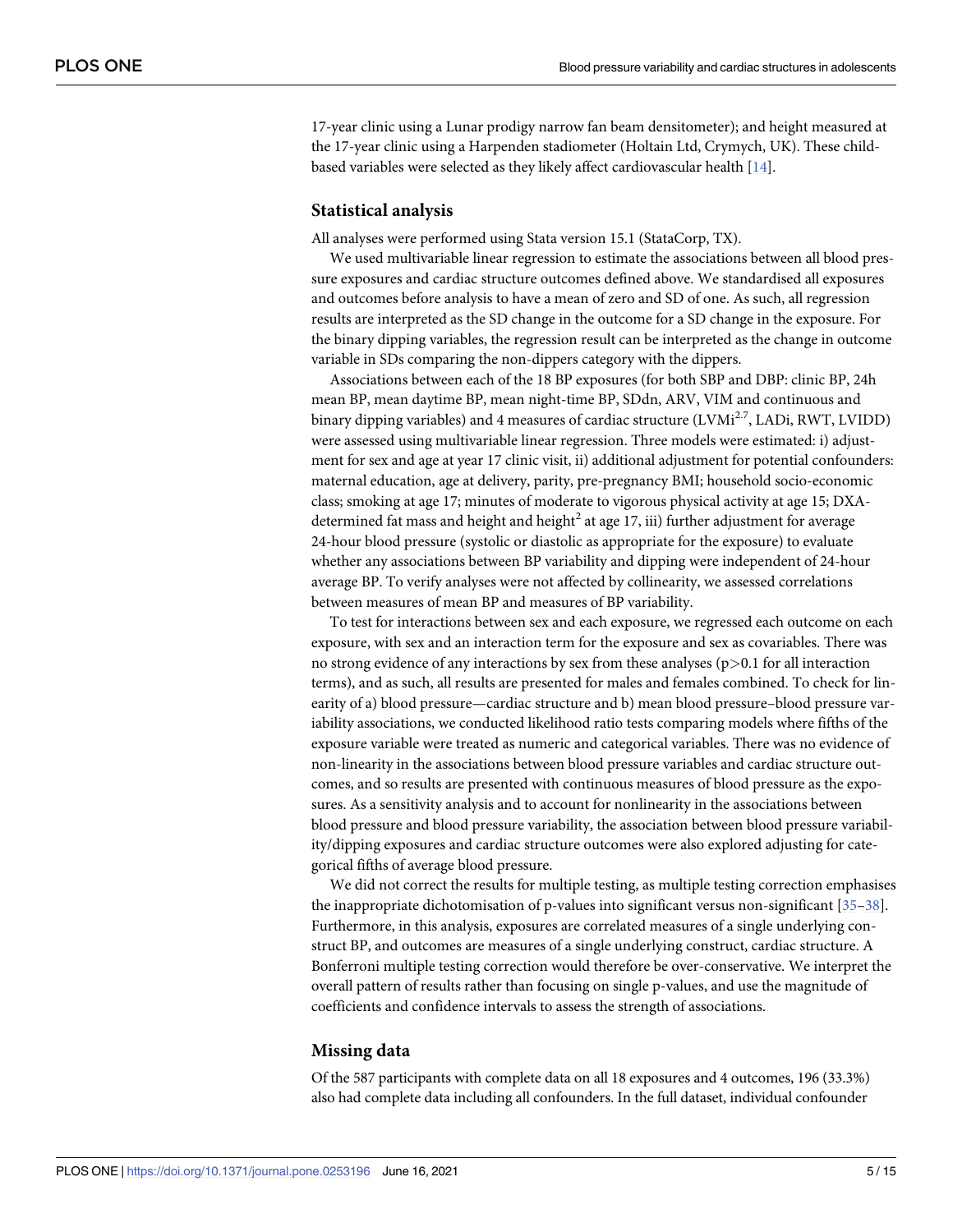<span id="page-5-0"></span>variables were missing between 0% and 43.4% of observations, with eight of 11 variables having less than 13% missingness (S1a Table in S1 [File\)](#page-11-0). We used multivariate multiple imputation by chained equations to impute missing confounder data [\[39,40](#page-14-0)]. The imputation model included all exposures (excluding dipping variables, which were derived from other variables in the imputation model), outcomes and confounding variables, as well as weight and BMI at age 17, and maternal height. Fully conditional specification was used, with linear regression for continuous variables, multinomial regression for categorical variables and logistic regression for binary variables (S1b Table in S1 [File\)](#page-11-0). We created twenty imputed datasets and used Rubin's rules to combine analysis results. Variable distributions were consistent between the imputed and the observed data sets (S1a Table in S1 [File\)](#page-11-0). We also conducted a complete case sensitivity analysis in the 196 participants with complete data for all variables (S2 Table in S1 [File\)](#page-11-0).

## **Results**

#### **Participant characteristics**

A total of 587 participants of European ancestry were included in our analysis. [Fig](#page-2-0) 1 shows how this cohort size was reached from the participants enrolled in ALSPAC at baseline. Compared with the full ALSPAC cohort, the participants included in our analysis tended to have mothers who were more educated and older when the participant was born and be from a family with a higher head of household occupational social class; females were also more likely to be included. Clinic blood pressure, minutes of moderate to vigorous physical activity at age 15 and DXA-determined fat mass were similar compared with the full ALSPAC cohort (S1b Table in S1 [File](#page-11-0)).

Of the included participants, 43.1% were male, mean age was 17.7 (SD 0.3) years, 2.1% reported smoking 1 or more cigarettes a week. The mean BMI was 23.1 (SD 4) kg/m<sup>2</sup>. Mean clinic systolic and diastolic blood pressure were 114.4 mmHg (SD 9.7 mmHg) and 64.5 mmHg (SD 5.8 mmHg), respectively [\(Table](#page-6-0) 1).

Males tended to have higher systolic blood pressure, pulse pressure and mean arterial pressure, while females had higher diastolic blood pressure. Night-time dipping was similar between sexes. Males tended to have higher systolic and diastolic BP variability than females. Ventricular measures were higher in males, while LADi and RWT were similar between sexes [\(Table](#page-6-0) 1).

#### **Associations between clinic BP measurements and cardiac structures**

Clinic SBP was associated with higher LVMi<sup>2.7</sup> ( $\beta$  = 0.23 SDs per SD increase in SBP, 95% CI 0.15 to 0.32, P =  $1.6x10^{-7}$ ) and higher RWT ( $\beta$  = 0.29 SDs per SD increase in SBP, 95% CI 0.19 to 0.39, P =  $1.2x10^{-8}$ ) after adjustment for confounders [\(Table](#page-7-0) 2). There was no evidence of associations with LADi or LVIDD.

Clinic DBP was associated with higher RWT (β = 0.24, 95% CI 0.15 to 0.33, P = 1.4x10<sup>-7</sup>) and lower LADi and LVIDD. There was no evidence of an association between clinic DBP and  $LVMi<sup>2.7</sup>$ .

Results were broadly similar in the age and sex only adjusted models (S4 Table in S1 [File\)](#page-11-0).

#### **Associations between ambulatory averages of BP and cardiac structures**

There was evidence for a positive association between 24-hour mean SBP and LVMi<sup>2.7</sup> ( $\beta$  = 0.17 SDs per SD higher 24-hour SBP, 95% CI 0.093 to 0.25,  $P = 1.8x10^{-5}$ , [Table](#page-7-0) 2), which was slightly smaller in magnitude than the association for clinic SBP ([Fig](#page-8-0) 2A). Daytime and nighttime means for SBP also showed positive associations with  $LVMi^{2.7}$ , with similar magnitudes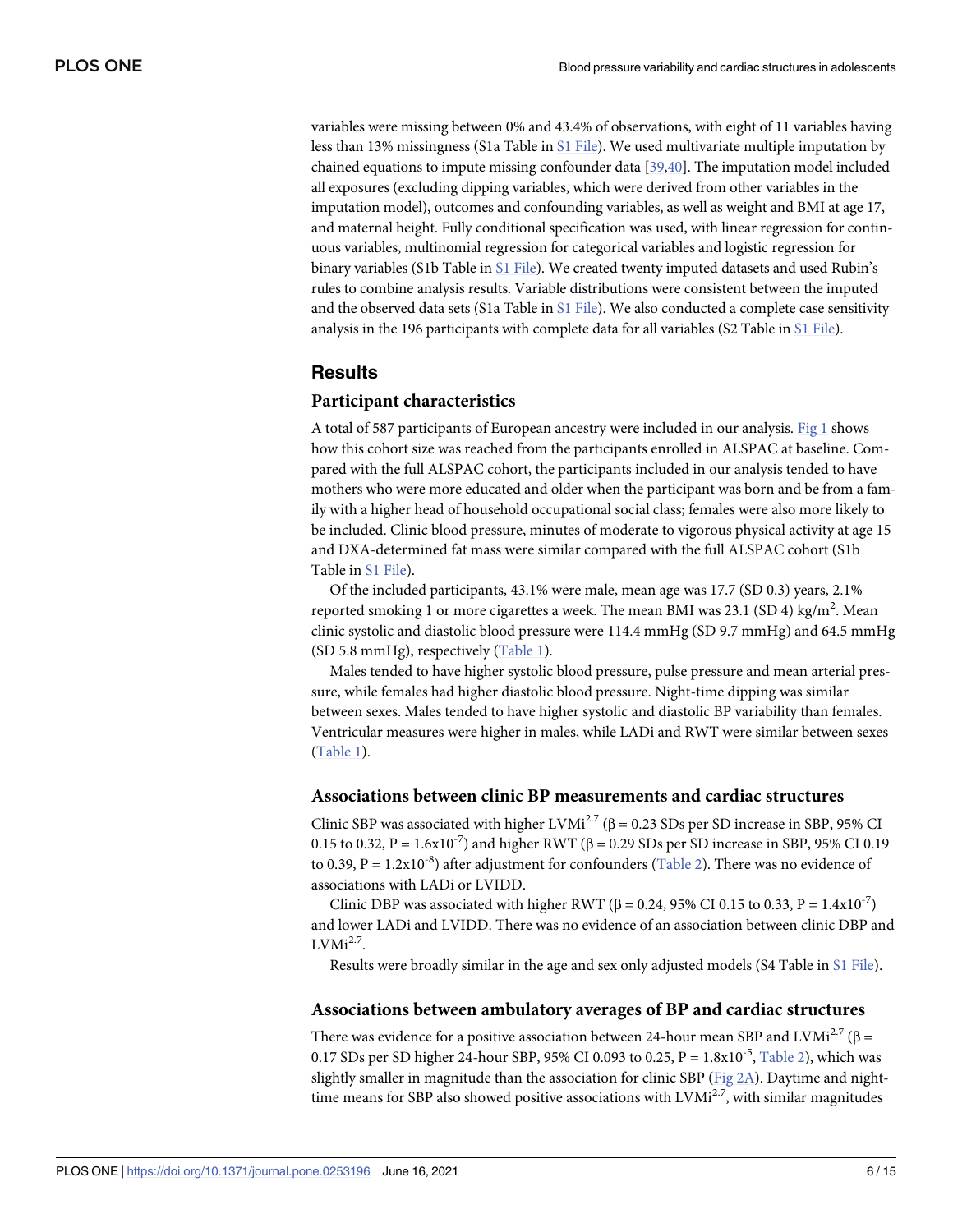| Variable                                       | Combined mean (SD) or<br>frequency (%)<br>$N = 587$ | Mean (SD) or frequency (%) in<br>males<br>$N = 253$ | Mean (SD) or frequency (%) in<br>females<br>$N = 334$ | P value for sex<br>difference |
|------------------------------------------------|-----------------------------------------------------|-----------------------------------------------------|-------------------------------------------------------|-------------------------------|
| <b>Systolic Blood Pressure</b>                 |                                                     |                                                     |                                                       |                               |
| Clinic SBP (mmHg)                              | 114.5(9.7)                                          | 119.7(8.9)                                          | 110.5(8.3)                                            | < 0.001                       |
| 24h average SBP (mmHg)                         | 118.3(8.6)                                          | 121.4(7.7)                                          | 115.9(8.4)                                            | < 0.001                       |
| Daytime average SBP (mmHg)                     | 124.8(9.2)                                          | 128.3(8.5)                                          | 122.1(8.8)                                            | < 0.001                       |
| Night time average SBP (mmHg)                  | 107.4(9.2)                                          | 109.8(8.9)                                          | 105.6(9.0)                                            | 0.001                         |
| SDdn SBP (mmHg)                                | 10.2(2.1)                                           | 10.6(2.1)                                           | 9.9(2.1)                                              | < 0.001                       |
| VIM of SBP (mmHg)                              | 10.2(2.0)                                           | 10.3(1.9)                                           | 10.1(1.7)                                             | $P = 0.14$                    |
| ARV of SBP (mmHg)                              | 10.5(2.5)                                           | 10.9(2.5)                                           | 10.1(2.5)                                             | < 0.001                       |
| Systolic dipping (%)                           | 13.8(5.7)                                           | 14.4(5.8)                                           | 13.4(5.5)                                             | 0.05                          |
| Binary systolic dipping:                       |                                                     |                                                     |                                                       | $0.20*$                       |
| $\bullet$ Dippers (>10%)                       | 456 (77.7%)                                         | 203 (80.2%)                                         | 253 (75.8%)                                           |                               |
| •Non-dippers $(\leq 10\%)$                     | 131 (22.3%)                                         | 50 (19.8%)                                          | 81 (24.3%)                                            |                               |
| Categorical systolic dipping:                  |                                                     |                                                     |                                                       | 0.11                          |
| $\bullet$ Normal dippers (>10%,<br>$\leq$ 20%) | 216 (64.7%)                                         | 160 (63.2%)                                         | 216 (64.7%)                                           |                               |
| $\bullet$ Non-dippers (0-10%)                  | 78 (23.4%)                                          | 46 (18.2%)                                          | 78 (23.4%)                                            |                               |
| •Extreme dippers (>20%)                        | 37 (11.1%)                                          | 43 (17.1%)                                          | 37 (11.1%)                                            |                               |
| $\bullet$ Risers (<0%)                         | $3(0.9\%)$                                          | 4(1.7%)                                             | $3(0.9\%)$                                            |                               |
| Diastolic Blood Pressure                       |                                                     |                                                     |                                                       |                               |
| Clinic DBP (mmHg)                              | 64.5 (5.8)                                          | 63.3(5.3)                                           | 65.4(6.1)                                             | < 0.001                       |
| 24h mean DBP (mmHg)                            | 67.9(5.2)                                           | 67.5(5.1)                                           | 68.1(5.3)                                             | 0.15                          |
| Daytime average DBP (mmHg)                     | 73.5(5.9)                                           | 73.1(5.9)                                           | 73.9(5.9)                                             | 0.13                          |
| Night time average DBP (mmHg)                  | 58.3(5.5)                                           | 57.9 (5.3)                                          | 58.7 (5.6)                                            | 0.07                          |
| SDdn DBP (mmHg)                                | 8.4(1.8)                                            | 8.7(1.9)                                            | 8.2(1.7)                                              | 0.001                         |
| VIM of DBP (mmHg)                              | 8.4(1.8)                                            | 8.8(1.9)                                            | 8.1(1.7)                                              | < 0.001                       |
| ARV of DBP (mmHg)                              | 8.8(2.0)                                            | 9.1(2.1)                                            | 8.6(1.9)                                              | 0.005                         |
| Diastolic dipping (%)                          | 20.5(6.9)                                           | 20.7(6.8)                                           | 20.4(7.0)                                             | 0.59                          |
| Binary diastolic dipping:                      |                                                     |                                                     |                                                       | $0.99*$                       |
| $\bullet$ Dippers (>10%)                       | 550 (93.7%)                                         | 237 (93.7%)                                         | 313 (93.7%)                                           |                               |
| •Non-dippers $(\leq 10\%)$                     | 37 (6.3%)                                           | $16(6.3\%)$                                         | 21 (6.3%)                                             |                               |
| Categorical diastolic dipping:                 |                                                     |                                                     |                                                       | 0.91                          |
| •Normal dippers $($ >10%,<br>$\leq$ 20%)       | 218 (37.1%)                                         | 91 (36.0%)                                          | 127 (38.2%)                                           |                               |
| •Non-dippers $(0-10%)$                         | 31 (5.3%)                                           | 14 (5.5%)                                           | $17(5.1\%)$                                           |                               |
| •Extreme dippers (>20%)                        | 332 (56.6%)                                         | 146 (57.7%)                                         | 186 (55.7%)                                           |                               |
| $\bullet$ Risers (<0%)                         | $6(1.0\%)$                                          | $2(0.8\%)$                                          | $4(1.2\%)$                                            |                               |
| Cardiac structure measures                     |                                                     |                                                     |                                                       |                               |
| LVMi $(g/m^{2.7})$                             | 27.7 (5.9)                                          | 29.3 (6.2)                                          | 26.5(5.4)                                             | < 0.001                       |
| LADi $(cm/m)$                                  | 1.88(0.22)                                          | 1.87(0.23)                                          | 1.88(0.22)                                            | 0.42                          |
| LVIDD (cm)                                     | 4.52(0.44)                                          | 4.76(0.41)                                          | 4.33(0.36)                                            | $<\!\!0.001$                  |
| <b>RWT</b>                                     | 0.37(0.06)                                          | 0.37(0.05)                                          | 0.37(0.06)                                            | 0.92                          |

<span id="page-6-0"></span>[Table](#page-5-0) 1. Measures of blood pressure and cardiac structure for participants included in the analysis,  $N = 587$ .

� = using Pearson's Chi-Squared test for the categorical dipping variable; SBP = systolic blood pressure, SDdn = standard deviation weighted for day and night, ARV = average real variability, VIM = variability independent of the mean, DBP = diastolic blood pressure, LVMi<sup>2.7</sup> = left ventricular mass indexed to height<sup>2.7</sup>, LADi = left atrial diameter indexed to height, LVIDD = left ventricular internal diameter during diastole, RWT = relative wall thickness.

<https://doi.org/10.1371/journal.pone.0253196.t001>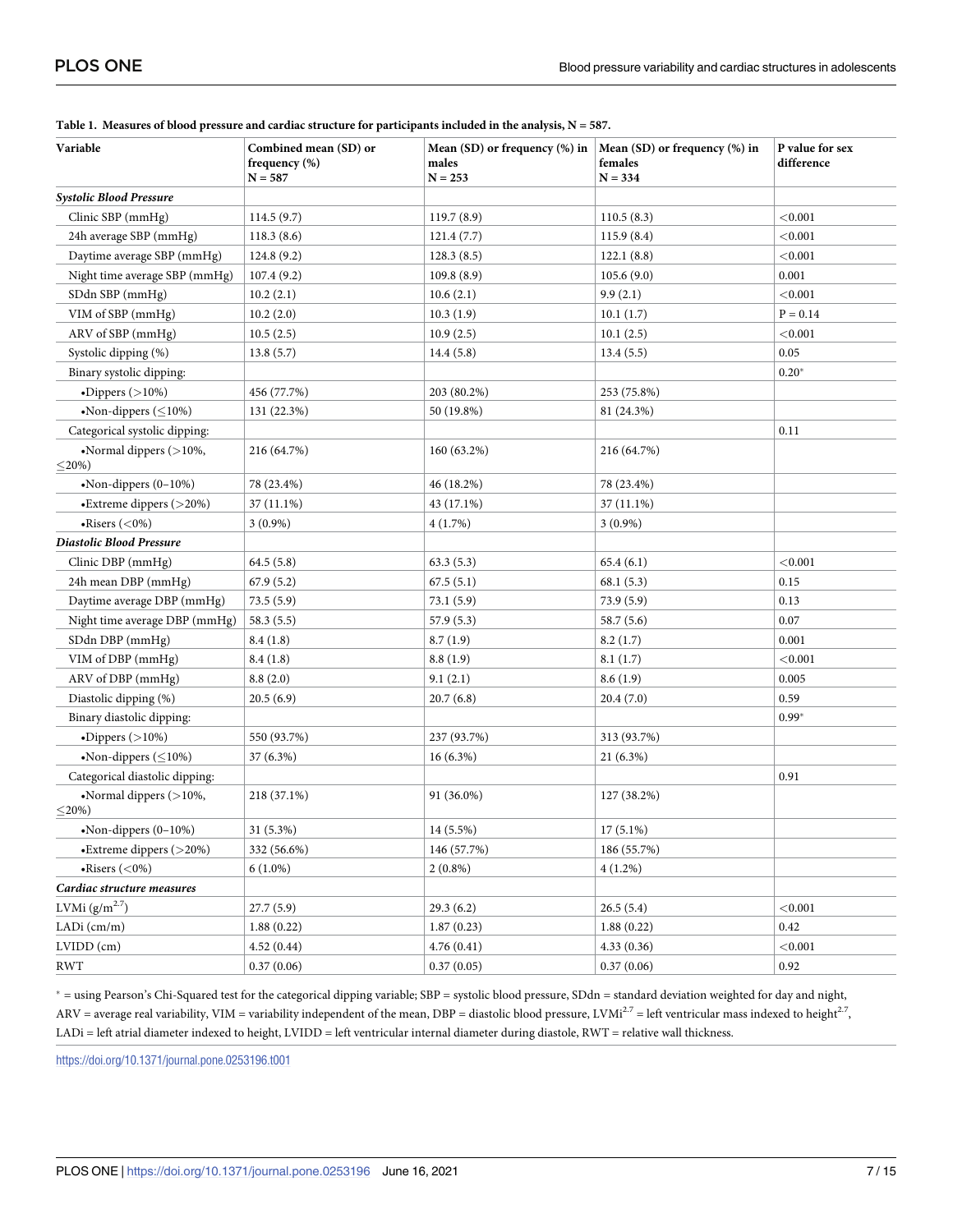<span id="page-7-0"></span>

|  |  | Table 2. Associations of blood pressure measurements with cardiac structure, $N = 587$ . |  |  |
|--|--|------------------------------------------------------------------------------------------|--|--|
|--|--|------------------------------------------------------------------------------------------|--|--|

| Exposure                                              | Mean difference in cardiac structure measures (SDs) per SD higher BP: $\beta$ , 95% confidence interval, P<br>value |                                  |                                   |                                            |
|-------------------------------------------------------|---------------------------------------------------------------------------------------------------------------------|----------------------------------|-----------------------------------|--------------------------------------------|
|                                                       | <b>LVMi</b>                                                                                                         | LADi                             | <b>LVIDD</b>                      | <b>RWT</b>                                 |
| <b>SBP</b>                                            | $0.23$ (0.15 to 0.32)                                                                                               | 0.055 (-0.039 to 0.15)           | $-0.0043$ ( $-0.085$ to $0.077$ ) | $0.29$ (0.19 to 0.39)                      |
|                                                       | $\mathrm{P}=1.6\mathrm{x}{10}^{\text{-7}}$                                                                          | $P = 0.25$                       | $P = 0.92$                        | $\mathrm{P}=1.2\mathrm{x}{10}^{\text{-}8}$ |
| 24h mean SBP                                          | $0.17(0.093 \text{ to } 0.25)$                                                                                      | $-0.006$ ( $-0.088$ to $0.076$ ) | $0.016$ (-0.056 to 0.087)         | $0.18$ (0.089 to 0.26)                     |
|                                                       | $P = 1.8x10^{-5}$                                                                                                   | $P = 0.89$                       | $P = 0.67$                        | $P = 8.1x10^{-5}$                          |
| Daytime mean SBP                                      | $0.17\ (0.097$ to $0.25)$                                                                                           | $0.018$ ( $-0.065$ to $0.10$ )   | $0.026$ (-0.046 to 0.098)         | $0.16$ (0.073 to 0.25)                     |
|                                                       | $P = 1.2x10^{-5}$                                                                                                   | $P = 0.68$                       | $P = 0.48$                        | $P = 3.5x10^{-4}$                          |
| Night-time mean SBP                                   | $0.12$ (0.042 to 0.19)                                                                                              | $-0.016$ ( $-0.096$ to $0.064$ ) | $-0.025$ ( $-0.095$ to $0.044$ )  | $0.18$ (0.10 to 0.27)                      |
|                                                       | $P = 2.3x10^{-3}$                                                                                                   | $P = 0.70$                       | $P = 0.48$                        | $P = 2.2 \times 10^{-5}$                   |
| SDdn SBP                                              | $0.073$ (-0.003 to 0.15)                                                                                            | $P = 0.019$ (-0.060 to 0.098)    | $-0.019$ ( $-0.088$ to $0.050$ )  | 0.15(0.061 to 0.23)                        |
|                                                       | $P = 0.060$                                                                                                         | $P = 0.63$                       | $P = 0.59$                        | $P = 7.9x10^{-4}$                          |
| VIM of SBP                                            | $0.018$ (-0.058 to 0.093)                                                                                           | $0.031$ (-0.047 to 0.11)         | $-0.022$ ( $-0.091$ to $0.047$ )  | $0.087$ (0.002 to 0.17)                    |
|                                                       | $P = 0.65$                                                                                                          | $P = 0.44$                       | $P = 0.53$                        | $P = 0.046$                                |
| ARV of SBP                                            | $0.091$ (0.016 to 0.17)                                                                                             | $0.067$ (-0.012 to 0.14)         | $0.010$ (-0.058 to 0.078)         | $0.12$ (0.039 to 0.21)                     |
|                                                       | $P = 0.017$                                                                                                         | $P = 0.096$                      | $P = 0.77$                        | $P = 4.3x10^{-3}$                          |
| Systolic dipping (continuous)                         | $0.033$ (-0.043 to 0.11)                                                                                            | $0.038$ (-0.042 to 0.12)         | $0.060$ (-0.010 to $0.13)$        | -0.069 (-0.15 to 0.017)                    |
|                                                       | $P = 0.39$                                                                                                          | $P = 0.35$                       | $P = 0.09$                        | $P = 0.12$                                 |
| Binary systolic dipping (non-dippers versus dippers)  | $-0.10$ ( $-0.28$ to $0.080$ )                                                                                      | $-0.073$ ( $-0.26$ to $0.12$ )   | $-0.039$ ( $-0.20$ to $0.13$ )    | $-0.0005$ ( $-0.20$ to $0.20$ )            |
|                                                       | $P = 0.28$                                                                                                          | $P = 0.45$                       | $P = 0.64$                        | $P = 0.99$                                 |
| DBP                                                   | $0.034$ (-0.046 to 0.11)                                                                                            | $-0.10$ ( $-0.19$ to $-0.015$ )  | $-0.13$ ( $-0.20$ to $-0.055$ )   | $0.24$ (0.15 to 0.33)                      |
|                                                       | $P = 0.41$                                                                                                          | $P = 0.021$                      | $P = 5.7x10^4$                    | $P = 1.4x10^{-7}$                          |
| 24h mean DBP                                          | $0.050$ (-0.024 to 0.12)                                                                                            | -0.075 (-0.15 to 0.0006)         | $-0.055$ ( $-0.12$ to $0.013$ )   | $0.13$ (0.045 to 0.21)                     |
|                                                       | $P = 0.18$                                                                                                          | $P = 0.052$                      | $P = 0.11$                        | $P = 2.6x10^{-3}$                          |
| Daytime mean DBP                                      | $0.059$ (-0.015 to 0.1)                                                                                             | $-0.046$ ( $-0.12$ to $0.032$ )  | $-0.053$ ( $-0.12$ to $0.015$ )   | $0.14\ (0.052\ {\rm to}\ 0.22)$            |
|                                                       | $P = 0.12$                                                                                                          | $P = 0.24$                       | $P = 0.12$                        | $P = 1.5x10^{-3}$                          |
| Night-time mean DBP                                   | $0.021$ (-0.053 to 0.094)                                                                                           | $-0.081$ ( $-0.16$ to $-0.003$ ) | $-0.074$ ( $-0.14$ to $-0.007$ )  | $0.13$ $(0.044$ to $0.21)$                 |
|                                                       | $P = 0.58$                                                                                                          | $P = 0.042$                      | $P = 0.03$                        | $P = 2.8x10^{-3}$                          |
| SDdn DBP                                              | $0.073$ (-0.002 to 0.15)                                                                                            | $0.064$ (-0.014 to 0.14)         | $-0.022$ ( $-0.090$ to $0.047$ )  | $0.15$ (0.062 to 0.23)                     |
|                                                       | $P = 0.056$                                                                                                         | $P = 0.11$                       | $P = 0.54$                        | $P = 7.2x10^{-4}$                          |
| VIM of DBP                                            | $0.064$ ( $-0.012$ to $0.14$ )                                                                                      | $0.10$ (0.025 to 0.18)           | $0.010$ (-0.060 to 0.080)         | $0.090$ (0.0045 to 0.18)                   |
|                                                       | $P = 0.098$                                                                                                         | $P = 9.8x10^{-3}$                | $P = 0.77$                        | $P = 0.039$                                |
| ARV of DBP                                            | $0.083(0.008 \text{ to } 0.16)$                                                                                     | $0.11(0.036 \text{ to } 0.19)$   | $-0.009$ ( $-0.078$ to $0.060$ )  | $0.13$ (0.045 to 0.21)                     |
|                                                       | $P = 0.030$                                                                                                         | $P = 4.3x10^{-3}$                | $P = 0.80$                        | $\mathrm{P}=2.7\mathrm{x}{10}^{\text{-}3}$ |
| Diastolic dipping (continuous)                        | $0.032$ (-0.043 to 0.11)                                                                                            | $0.047$ (-0.031 to 0.13)         | $0.032$ (-0.037 to 0.10)          | $-0.014$ ( $-0.10$ to $0.071$ )            |
|                                                       | $P = 0.40$                                                                                                          | $P = 0.24$                       | $P = 0.36$                        | $P = 0.74$                                 |
| Binary diastolic dipping (non-dippers versus dippers) | $-0.22$ ( $-0.52$ to $0.084$ )                                                                                      | $-0.21$ $(-0.52$ to $0.11)$      | $-0.15$ ( $-0.43$ to $0.13$ )     | $-0.037$ ( $-0.38$ to $0.31$ )             |
|                                                       | $P = 0.16$                                                                                                          | $P = 0.20$                       | $P = 0.28$                        | $P = 0.83$                                 |

LVMi = left ventricular mass indexed to height<sup>2.7</sup>, LADi = left atrial diameter indexed to height, LVIDD = left ventricular internal diameter during diastole, RWT = relative wall thickness. SBP = systolic blood pressure, SDdn = standard deviation weighted for day and night, VIM = variability independent of the mean, ARV = average real variability, DBP = diastolic blood pressure.

Analysis of multiply imputed data. Adjusted for sex, age at outcome assessment; maternal age at delivery, education, parity, and maternal pre-pregnancy BMI; household social class; smoking at age 17; minutes of moderate to vigorous physical activity at age 15; DXA-determined fat mass, height and height<sup>2</sup> at age 17. Regression coefficients for continuous exposures are standardised, i.e. they represent the change in SDs of the outcome (cardiac structure measurement) per one SD higher blood pressure.

<https://doi.org/10.1371/journal.pone.0253196.t002>

to 24-hour mean SBP. The 24-hour mean SBP also showed a positive association with RWT (β  $= 0.18$ , 95% CI 0.089 to 0.26, P = 8.1x10<sup>-5</sup>), with similar magnitudes of association seen for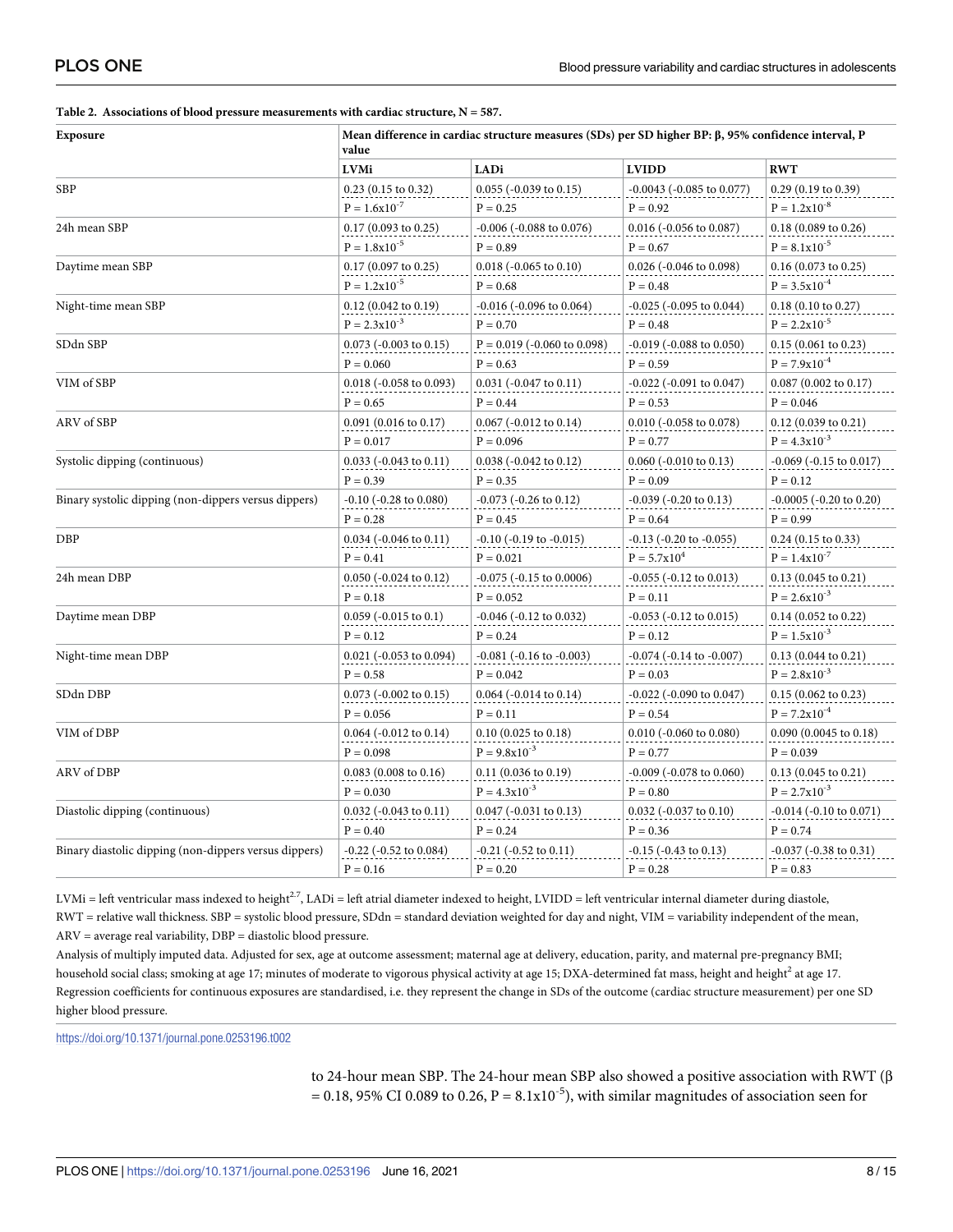<span id="page-8-0"></span>

[Fig](#page-5-0) 2. Forest plot of the mean difference in echocardiographic structures (SDs) per SD higher blood pressure (BP) variable in the confounder model. A) Left ventricular mass indexed to height  $^{2.7}$  (LVMi<sup>2.7</sup>) B) Relative wall thickness (RWT). SDdn = Standard deviation weighted for day and night, VIM = variability independent of the mean, ARV = average real variability. Filled estimates where p*<*0.05.

<https://doi.org/10.1371/journal.pone.0253196.g002>

daytime and night-time mean SBP (Fig  $2B$ ). There was no evidence of associations between 24-hour, day-time or night-time mean SBP and LADi or LVIDD.

There was evidence for associations between all 24-hour DBP measures (mean, day and night) and RWT, with similar magnitudes of associations between the three exposures Fig 2B, but no evidence of associations for the other measures of cardiac structure.

### **Associations between 24-hour blood pressure variability and cardiac structures**

ARV of SBP was associated with LVMi<sup>2.7</sup> after adjustment for confounders [\(Table](#page-7-0) 2). All three measures of SBP variability (SDdn, ARV, VIM) were positively associated with RWT (SBP SDdn and RWT: β = 0.15, 95% CI 0.061 to 0.23, P = 7.9x10<sup>-4</sup>). There was no consistent evidence of associations between SBP variability and LADi or LVIDD.

DBP variability measures were positively associated with RWT, although evidence of association was weaker for VIM than for SDdn and ARV. ARV and VIM of DBP were also positively associated with LVMi<sup>2.7</sup> and LADi.

After further adjustment for 24-hour BP ([Table](#page-9-0) 3), associations of SBP and DBP variability with  $LVMi^{2.7}$  and RWT attenuated towards the null. Before adjustment for mean DBP the standardised association between ARV of DBP and RWT was 0.13 (95% CI 0.045 to 0.21, P = 2.7x10<sup>-3</sup>). After adjustment for mean DBP the association remained (β = 0.11, 95% CI 0.022 to 0.19,  $P = 0.014$ ).

#### **Associations between night-time BP dipping and cardiac structures**

The results provided no evidence for associations between either of the dipping variables (percentage difference and categorical) and cardiac structures (S4 Table in S1 [File](#page-11-0) and Tables [2](#page-7-0) and [3](#page-9-0)). This was true for both SBP and DBP.

#### **Complete case analysis**

For all analyses, there were similar magnitudes of estimates between the complete cases and imputed analyses (S2 Table in S1 [File](#page-11-0) and [Table](#page-9-0) 3). However, as there was less power in the complete case analysis, confidence intervals were wider.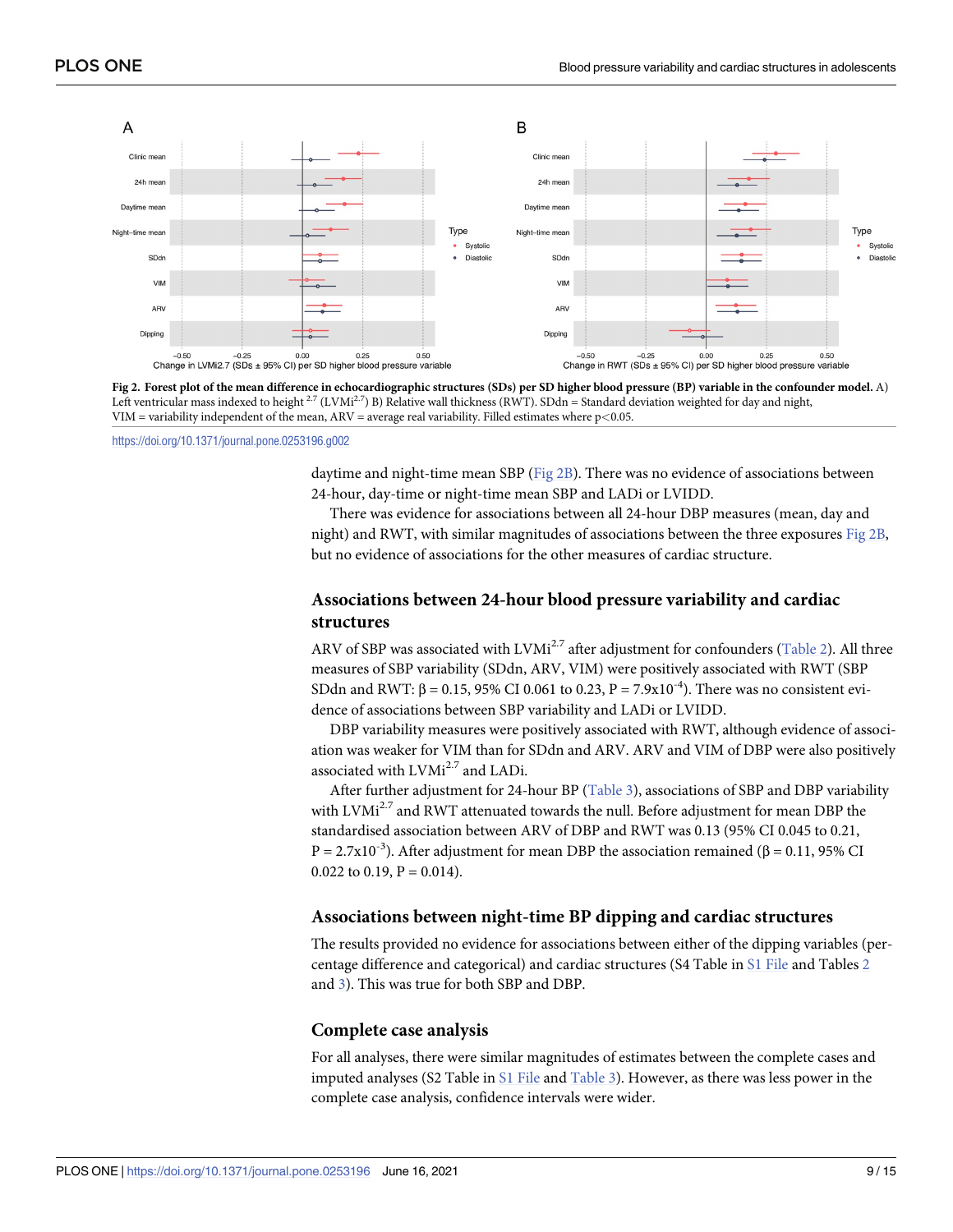| Exposure                                              | Mean difference in cardiac structure measures (SDs) per SD higher BP: $\beta$ , 95% confidence interval, P<br>value |                                   |                                   |                                  |  |
|-------------------------------------------------------|---------------------------------------------------------------------------------------------------------------------|-----------------------------------|-----------------------------------|----------------------------------|--|
|                                                       | <b>LVMi</b>                                                                                                         | LADi                              | <b>LVIDD</b>                      | <b>RWT</b>                       |  |
| SDdn SBP                                              | $0.020$ (-0.059 to 0.099)                                                                                           | $0.024$ (-0.060 to 0.11)          | $-0.027$ ( $-0.10$ to $0.046$ )   | 0.10(0.011 to 0.19)              |  |
|                                                       | $P = 0.62$                                                                                                          | $P = 0.58$                        | $P = 0.47$                        | $P = 0.028$                      |  |
| VIM of SBP                                            | $0.020$ (-0.054 to 0.094)                                                                                           | $0.031 (-0.048 \text{ to } 0.11)$ | $-0.022$ ( $-0.091$ to $0.047$ )  | $0.090(0.0054 \text{ to } 0.17)$ |  |
|                                                       | $P = 0.59$                                                                                                          | $P = 0.44$                        | $P = 0.53$                        | $P = 0.037$                      |  |
| ARV of SBP                                            | $0.044$ ( $-0.034$ to $0.12$ )                                                                                      | $0.076$ ( $-0.0065$ to $0.16$ )   | $0.0060$ (-0.066 to 0.078)        | $0.077$ (-0.011 to 0.17)         |  |
|                                                       | $P = 0.27$                                                                                                          | $P = 0.071$                       | $P = 0.87$                        | $P = 0.085$                      |  |
| Systolic dipping (continuous)                         | $0.044$ ( $-0.031$ to $0.12$ )                                                                                      | $0.038 (-0.042 \text{ to } 0.12)$ | $0.061$ ( $-0.009$ to $0.13$ )    | $-0.057$ ( $-0.14$ to $0.028$ )  |  |
|                                                       | $P = 0.35$                                                                                                          | $P = 0.35$                        | $P = 0.086$                       | $P = 0.19$                       |  |
| Binary systolic dipping (non-dippers versus dippers)  | $-0.14$ ( $-0.31$ to $0.041$ )                                                                                      | $-0.072$ ( $-0.26$ to $0.12$ )    | $-0.043$ ( $-0.21$ to $0.12$ )    | $-0.039$ ( $-0.24$ to $0.16$ )   |  |
|                                                       | $P = 0.13$                                                                                                          | $P = 0.45$                        | $P = 0.61$                        | $P = 0.71$                       |  |
| SDdn DBP                                              | $0.066$ (-0.01 to 0.14)                                                                                             | $0.081(0.0013 \text{ to } 0.16)$  | $-0.012$ ( $-0.082$ to 0.058)     | $0.13(0.41 \text{ to } 0.21)$    |  |
|                                                       | $P = 0.089$                                                                                                         | $P = 0.046$                       | $P = 0.74$                        | $P = 3.7x10^{-3}$                |  |
| VIM of DBP                                            | $0.076$ (-0.0007 to 0.15)                                                                                           | $0.093(0.012 \text{ to } 0.17)$   | $-0.0002$ ( $-0.071$ to $0.070$ ) | $0.12$ (0.033 to 0.20)           |  |
|                                                       | $P = 0.052$                                                                                                         | $P = 0.024$                       | $P = 0.99$                        | $P = 6.9x10^{-3}$                |  |
| ARV of DBP                                            | $0.076$ (-0.0007 to 0.15)                                                                                           | $0.14$ (0.055 to 0.21)            | $0.0021$ (-0.068 to 0.072)        | $0.11(0.022 \text{ to } 0.19)$   |  |
|                                                       | $P = 0.052$                                                                                                         | $P = 9.2x10^{-4}$                 | $P = 0.95$                        | $P = 0.014$                      |  |
| Diastolic dipping (continuous)                        | $0.031$ (-0.044 to 0.11)                                                                                            | $0.050$ (-0.028 to 0.13)          | $0.034$ (-0.034 to 0.10)          | $-0.020$ ( $-0.10$ to $0.065$ )  |  |
|                                                       | $P = 0.42$                                                                                                          | $P = 0.21$                        | $P = 0.33$                        | $P = 0.65$                       |  |
| Binary diastolic dipping (non-dippers versus dippers) | $-0.24$ ( $-0.54$ to $0.068$ )                                                                                      | $-0.18$ ( $-0.50$ to $0.13$ )     | $-0.14$ ( $-0.4$ to $0.14$ )      | $-0.076$ ( $-0.42$ to 0.27)      |  |
|                                                       | $P = 0.13$                                                                                                          | $P = 0.25$                        | $P = 0.33$                        | $P = 0.66$                       |  |

<span id="page-9-0"></span>

| Table 3. Associations of BP variability and dipping with cardiac structure after adjustment for 24-hour mean BP, $N = 587$ . |  |
|------------------------------------------------------------------------------------------------------------------------------|--|
|------------------------------------------------------------------------------------------------------------------------------|--|

LVMi = left ventricular mass indexed to height<sup>2.7</sup>, LADi = left atrial diameter indexed to height, LVIDD = left ventricular internal diameter during diastole, RWT = relative wall thickness. SBP = systolic blood pressure, DBP = diastolic blood pressure, SDdn = standard deviation weighted for day and night, VIM = variability independent of the mean, ARV = average real variability.

Analysis of multiply imputed data. Adjusted for sex, age at outcome assessment; maternal age at delivery, education, parity, and maternal pre-pregnancy BMI; household social class; smoking at age 17; minutes of moderate to vigorous physical activity at age 15; DXA-determined fat mass, height and height<sup>2</sup> at age 17; mean 24-hour blood pressure (systolic or diastolic, as appropriate for the exposure). Regression coefficients are standardised, i.e. they represent the change in SDs of the outcome (cardiac structure measurement) per one SD higher blood pressure.

<https://doi.org/10.1371/journal.pone.0253196.t003>

#### **Sensitivity analysis**

A likelihood ratio test was performed to compare the association between average blood pressure (in quintiles as both a categorical and continuous variable) and blood pressure variability. Results suggest that this relationship is nonlinear (S3 Table in S1 [File](#page-11-0)). The same was performed for blood pressure/blood pressure variability and cardiac structure outcomes, which suggested that these associations are indeed linear (S3 Table in S1 [File](#page-11-0)). Regression models were then repeated for exposures related to blood pressure variability and dipping, but adjusting for categorical quintiles of blood pressure rather than continuous. Estimates from this analysis (S5 Table in S1 [File](#page-11-0)) were broadly similar to Table 3. Correlations between mean BP and BP variability were low to moderate, with the correlation coefficient (r) ranging from 0.01 to 0.36 (S6 Table in S1 [File](#page-11-0)), suggesting collinearity is not a concern.

# **Discussion**

In this cross-sectional study of a general population of adolescents, we explored the association between both blood pressure variability and dipping and measures of cardiac structure. The study provided evidence to confirm positive associations between both average 24-hour and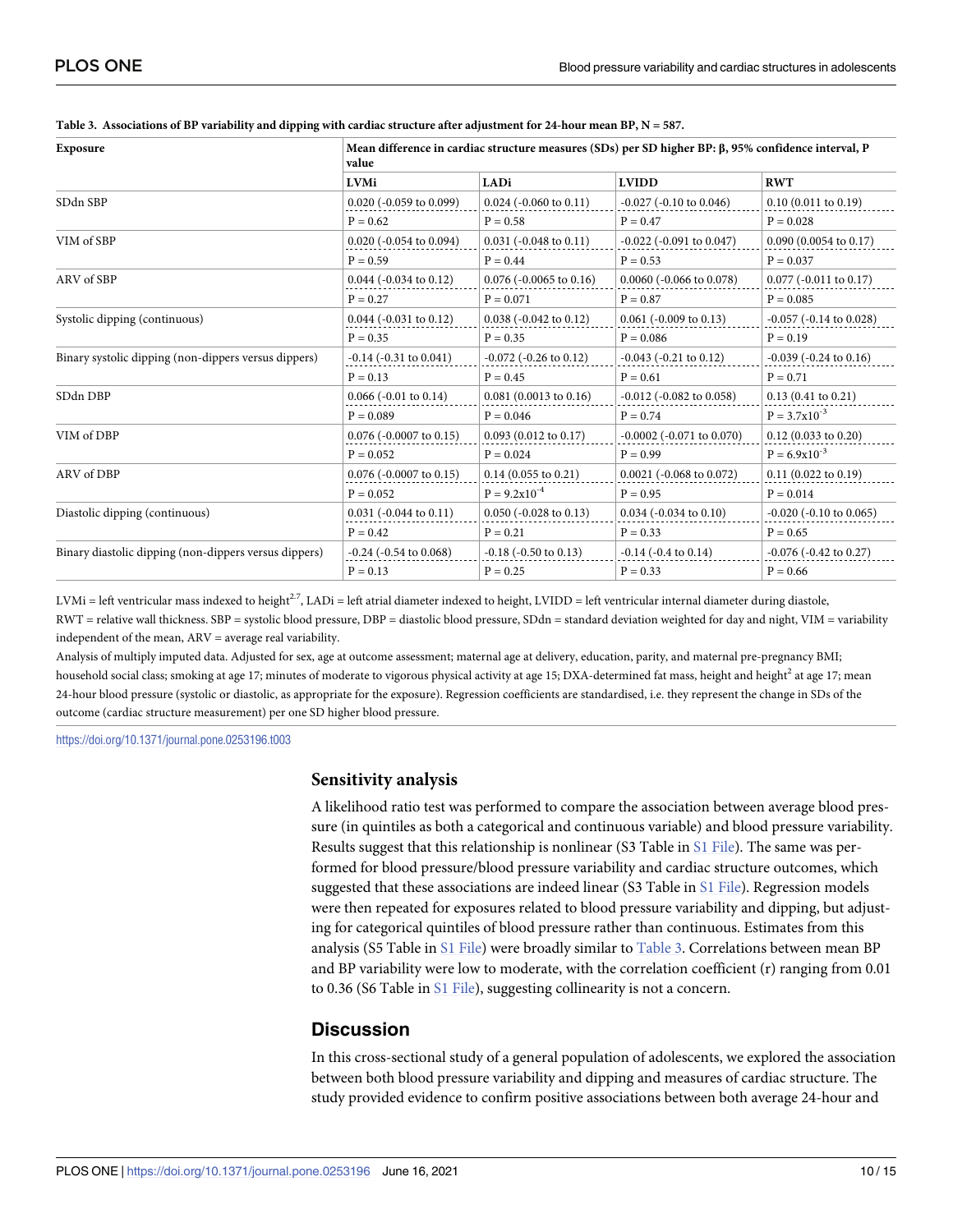<span id="page-10-0"></span>clinic blood pressure measurements with cardiac structures such as RWT, for both systolic and diastolic measures. There was evidence that 24-hour variability measures (SDdn and ARV) were positively associated with RWT, with ARV also showing a positive association with LVMi<sup>2.7</sup>. After adjustment for 24-hour mean BP, evidence remained for an association between ARV of DBP and RWT. No associations were detected between night-time dipping and cardiac structures in this cohort.

Higher mean SBP was associated with higher LVMi<sup>2.7</sup> and RWT in our study. This observation, together with our previous finding that higher BMI is causally related to higher LV mass [\[14\]](#page-12-0), suggests that higher values of LVMi<sup>2.7</sup> and RWT are, on average, related to adverse cardiac remodeling even in this young population, rather than due to high levels of fitness. Previous studies indicate that risk of subclinical organ damage is raised in participants who are prehypertensive, reinforcing the importance to consider BP as a risk factor even in those within the "physiologic" BP range  $[41,42]$  $[41,42]$  $[41,42]$  $[41,42]$  $[41,42]$ . Further, these findings support the notion that the influence of BP on cardiac structure may begin early in life [\[43\]](#page-14-0) and that earlier risk assessment in adolescence may help avoid subclinical organ damage.

Two previous studies, restricted to hypertensive children, did not find an association between 24-hour BP variability and  $LVMi^{2.7}$  [\[16,](#page-12-0)[44\]](#page-14-0). However, It is possible that these studies did not have sufficient power to detect associations. To our knowledge, this is the first study to explore these associations in a general population cohort of adolescents. Our results indicate that greater BP variability is related to the risk of cardiac remodeling once average BP is accounted for. This was suggested by the observed positive association between measures of DBP variability and RWT. The magnitude of increase in RWT as a result of higher DBP variability could shift the participant's category from being considered to have normal left heart geometry to having geometric remodeling. Furthermore, without intervention during adolescence and early adulthood, these differences might be expected to further widen at older ages, emphasizing the need for prevention. It has been suggested that higher BP variability may lead to organ damage by reduced ability of baroreceptors to modulate blood pressure [\[45\]](#page-14-0) or due to increased arterial stiffness [\[46\]](#page-14-0). However, as we did not assess causality, we cannot rule out that cardiac remodeling may be causing the increase in blood pressure variability. Further studies are warranted to explore mechanisms and direction of causality.

We found no convincing evidence for an association between non-dipping and cardiac structure in young people. There is not strong evidence for an association between night-time dipping and LVMi in hypertensive children [[27](#page-13-0),[47](#page-14-0),[48\]](#page-14-0). Most studies finding a positive association between non-dipping and LV mass have been conducted in hypertensive individuals [[49](#page-14-0)]. The majority of the participants in our sample had blood pressures in the normotensive range; other studies which included such participants have also not found evidence of an association [\[50\]](#page-14-0).

Both DBP and SBP were associated with RWT to a similar extent. However, unlike SBP, DBP did not show associations with  $LVMi^{2.7}$ . This could reflect a greater importance of systolic pressure (and by implication pulse pressure on LV mass). It may also be at least partially driven by regression dilution bias [[51](#page-14-0)], which is the biasing of the regression slope to towards zero because of the greater levels measurement error for DBP compared with SBP [[52](#page-14-0)].

The current study has several limitations. It is possible that our study may have lacked statistical power to detect some associations between BP variability and dipping and cardiac structure independently of mean BP due to a modest sample size. Despite this limitation, this study provides highly detailed measurements from each participant, and is still comparatively a large cohort size (compared to other studies which utilize ABPM and echocardiography techniques). The lack of longitudinal data is also a limitation; following up the BP variability and cardiac structure at older ages will enable more detailed analyses of how these processes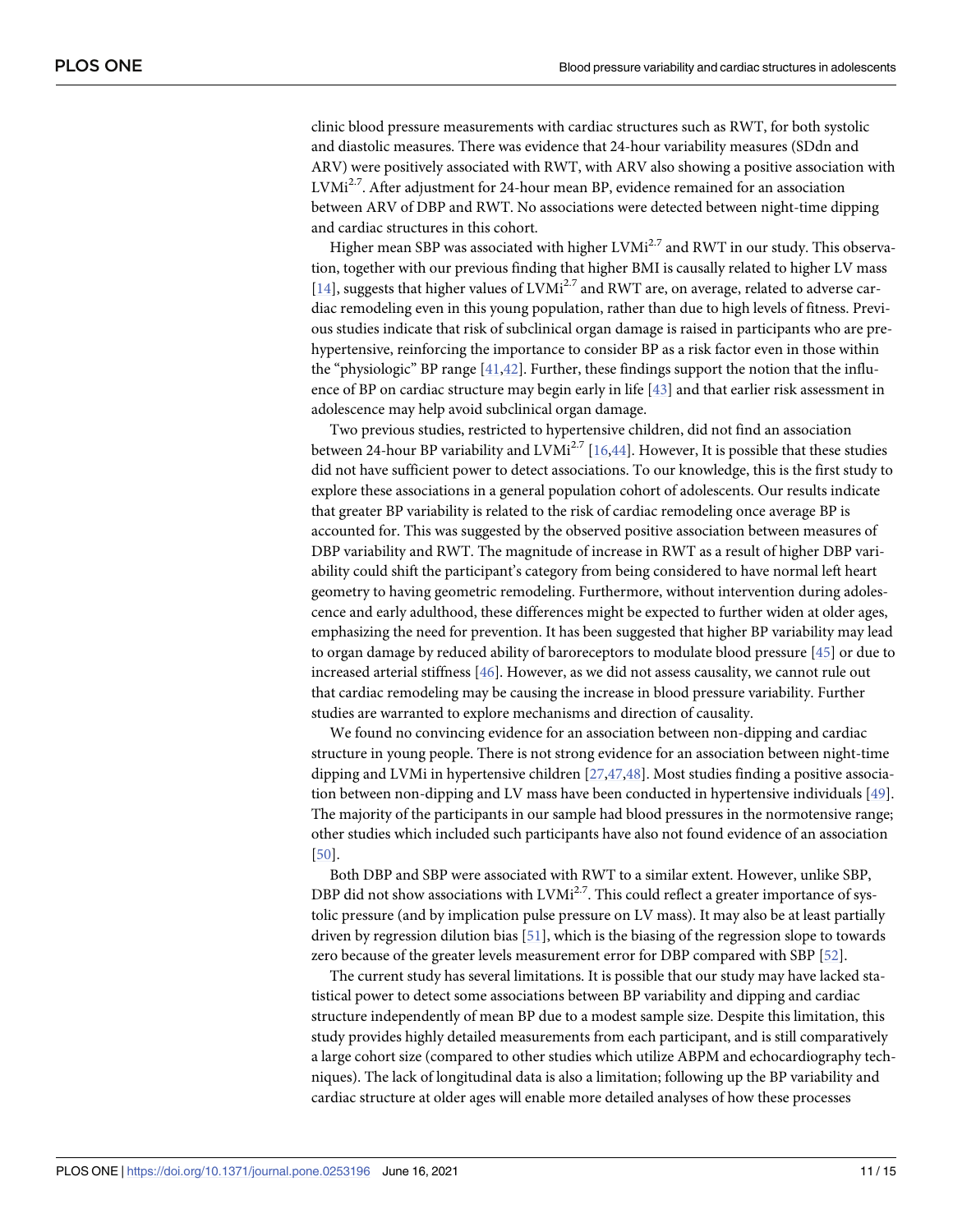<span id="page-11-0"></span>develop over time. Furthermore, the cohort are of European ancestry and in a localised area of the UK, which may limit its generalisability. The study uses cross-sectional data, which limits our ability to determine the true direction of the association between blood pressure and cardiac structures, and whether this relationship may be causal. The participants included in our analysis are more affluent than the full ALSPAC cohort [\[19\]](#page-13-0). However, whilst this does affect the generalisability of the study, it does not necessarily lead to bias in the estimates of associations. ABPMs have been reported to affect sleep quality due to cuff inflation. This may affect night time dipping levels and therefore weaken associations [\[53\]](#page-14-0). Additionally, we were not able to assess longer term blood pressure variability, including visit-to-visit variability, which may be another meaningful value in adolescents to predict adult hypertension [\[43\]](#page-14-0).

Our results show that in adolescents higher clinic and 24-hour BP, as well as an increase in blood pressure variability, are associated with adverse cardiac remodeling. Our study implies that measurement of BP variability might add to the assessment of cardiac remodeling risk in adolescents. It would be valuable to explore whether BP variability and dipping in adolescents track across the life course, and whether these BP measurements in adolescents are predictive of longer-term cardiovascular outcomes.

## **Supporting information**

**S1 [File.](http://www.plosone.org/article/fetchSingleRepresentation.action?uri=info:doi/10.1371/journal.pone.0253196.s001) Supplementary tables contain additional information including details of missingness, complete case analyses and collinearity analyses.** (XLSX)

#### **Acknowledgments**

We are extremely grateful to all the families who took part in this study, the midwives for their help in recruiting them, and the whole ALSPAC team, which includes interviewers, computer and laboratory technicians, clerical workers, research scientists, volunteers, managers, receptionists and nurses. We thank Kirsten Leyland for her support with analyses.

#### **Author Contributions**

**Conceptualization:** Daniel Van De Klee, Laura D. Howe.

**Data curation:** Daniel Van De Klee, Nishi Chaturvedi, George Davey Smith, Alun D. Hughes, Laura D. Howe.

**Formal analysis:** Lucy J. Goudswaard, Sean Harrison, Alun D. Hughes, Laura D. Howe.

**Funding acquisition:** Laura D. Howe.

**Investigation:** Lucy J. Goudswaard, Debbie A. Lawlor.

**Methodology:** Lucy J. Goudswaard, Sean Harrison, Debbie A. Lawlor, George Davey Smith, Alun D. Hughes, Laura D. Howe.

**Resources:** Laura D. Howe.

**Supervision:** Laura D. Howe.

**Visualization:** Lucy J. Goudswaard.

**Writing – original draft:** Lucy J. Goudswaard, Laura D. Howe.

**Writing – review & editing:** Lucy J. Goudswaard, Sean Harrison, Nishi Chaturvedi, Debbie A. Lawlor, George Davey Smith, Alun D. Hughes, Laura D. Howe.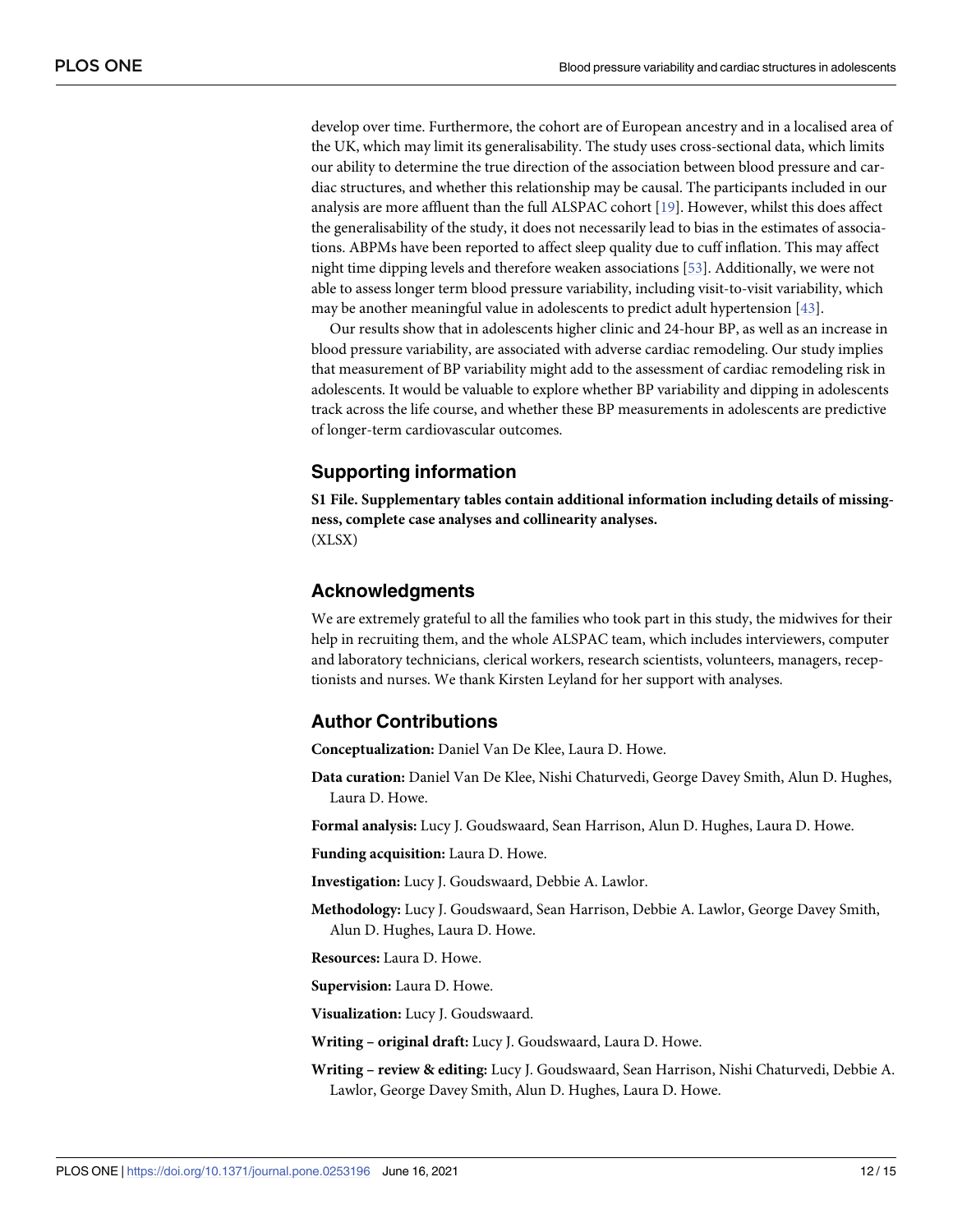#### <span id="page-12-0"></span>**References**

- **[1](#page-1-0).** Rapsomaniki E, Timmis A, George J, Pujades-Rodriguez M, Shah AD, Denaxas S, et al. Blood pressure and incidence of twelve cardiovascular diseases: lifetime risks, healthy life-years lost, and agespecific associations in 1.25 million people. Lancet. 2014; 383(9932):1899–911. [https://doi.org/10.](https://doi.org/10.1016/S0140-6736(14)60685-1) [1016/S0140-6736\(14\)60685-1](https://doi.org/10.1016/S0140-6736(14)60685-1) PMID: [24881994](http://www.ncbi.nlm.nih.gov/pubmed/24881994)
- **[2](#page-1-0).** Yano Y, Kario K. Nocturnal blood pressure and cardiovascular disease: a review of recent advances. Hypertens Res. 2012; 35(7):695–701. <https://doi.org/10.1038/hr.2012.26> PMID: [22378470](http://www.ncbi.nlm.nih.gov/pubmed/22378470)
- **[3](#page-1-0).** Hansen TW, Li Y, Boggia J, Thijs L, Richart T, Staessen JA. Predictive role of the nighttime blood pressure. Hypertension. 2011; 57(1):3–10. <https://doi.org/10.1161/HYPERTENSIONAHA.109.133900> PMID: [21079049](http://www.ncbi.nlm.nih.gov/pubmed/21079049)
- **[4](#page-1-0).** Wang J, Shi X, Ma C, Zheng H, Xiao J, Bian H, et al. Visit-to-visit blood pressure variability is a risk factor for all-cause mortality and cardiovascular disease: a systematic review and meta-analysis. J Hypertens. 2017; 35(1):10–7. <https://doi.org/10.1097/HJH.0000000000001159> PMID: [27906836](http://www.ncbi.nlm.nih.gov/pubmed/27906836)
- **[5](#page-1-0).** Stevens SL, Wood S, Koshiaris C, Law K, Glasziou P, Stevens RJ, et al. Blood pressure variability and cardiovascular disease: systematic review and meta-analysis. BMJ. 2016; 354:i4098. [https://doi.org/](https://doi.org/10.1136/bmj.i4098) [10.1136/bmj.i4098](https://doi.org/10.1136/bmj.i4098) PMID: [27511067](http://www.ncbi.nlm.nih.gov/pubmed/27511067)
- **[6](#page-1-0).** de Swiet M, Fayers P, Shinebourne EA. Blood pressure in first 10 years of life: the Brompton study. British Medical Journal. 1992; 304(6818):23–6. <https://doi.org/10.1136/bmj.304.6818.23> PMID: [1734987](http://www.ncbi.nlm.nih.gov/pubmed/1734987)
- **[7](#page-1-0).** McCarron P, Davey Smith G, Okasha M, McEwen J. Blood pressure in young adulthood and mortality from cardiovascular disease. The Lancet. 2000; 355(9213):1430–1. [https://doi.org/10.1016/S0140-](https://doi.org/10.1016/S0140-6736(00)02146-2) [6736\(00\)02146-2](https://doi.org/10.1016/S0140-6736(00)02146-2) PMID: [10791531](http://www.ncbi.nlm.nih.gov/pubmed/10791531)
- **[8](#page-1-0).** Levy D, Garrison RJ, Savage DD, Kannel WB, Castelli WP. Prognostic implications of echocardiographically determined left ventricular mass in the Framingham Heart Study. N Engl J Med. 1990; 322 (22):1561–6. <https://doi.org/10.1056/NEJM199005313222203> PMID: [2139921](http://www.ncbi.nlm.nih.gov/pubmed/2139921)
- **[9](#page-1-0).** Armstrong AC, Liu K, Lewis CE, Sidney S, Colangelo LA, Kishi S, et al. Left atrial dimension and traditional cardiovascular risk factors predict 20-year clinical cardiovascular events in young healthy adults: the CARDIA study. Eur Heart J Cardiovasc Imaging. 2014; 15(8):893–9. [https://doi.org/10.1093/ehjci/](https://doi.org/10.1093/ehjci/jeu018) [jeu018](https://doi.org/10.1093/ehjci/jeu018) PMID: [24534011](http://www.ncbi.nlm.nih.gov/pubmed/24534011)
- **[10](#page-1-0).** Mancusi C, Canciello G, Izzo R, Damiano S, Grimaldi MG, de Luca N, et al. Left atrial dilatation: A target organ damage in young to middle-age hypertensive patients. The Campania Salute Network. Int J Cardiol. 2018; 265:229–33. <https://doi.org/10.1016/j.ijcard.2018.03.120> PMID: [29628278](http://www.ncbi.nlm.nih.gov/pubmed/29628278)
- **[11](#page-1-0).** Gaasch WH, Zile MR. Left ventricular structural remodeling in health and disease: with special emphasis on volume, mass, and geometry. J Am Coll Cardiol. 2011; 58(17):1733–40. [https://doi.org/10.1016/j.](https://doi.org/10.1016/j.jacc.2011.07.022) [jacc.2011.07.022](https://doi.org/10.1016/j.jacc.2011.07.022) PMID: [21996383](http://www.ncbi.nlm.nih.gov/pubmed/21996383)
- **[12](#page-1-0).** Wang S, Xue H, Zou Y, Sun K, Fu C, Wang H, et al. Left ventricular hypertrophy, abnormal ventricular geometry and relative wall thickness are associated with increased risk of stroke in hypertensive patients among the Han Chinese. Hypertens Res. 2014; 37(9):870–4. [https://doi.org/10.1038/hr.2014.](https://doi.org/10.1038/hr.2014.88) [88](https://doi.org/10.1038/hr.2014.88) PMID: [24830536](http://www.ncbi.nlm.nih.gov/pubmed/24830536)
- **[13](#page-1-0).** Di Tullio MR, Zwas DR, Sacco RL, Sciacca RR, Homma S. Left ventricular mass and geometry and the risk of ischemic stroke. Stroke. 2003; 34(10):2380–4. [https://doi.org/10.1161/01.STR.0000089680.](https://doi.org/10.1161/01.STR.0000089680.77236.60) [77236.60](https://doi.org/10.1161/01.STR.0000089680.77236.60) PMID: [12958319](http://www.ncbi.nlm.nih.gov/pubmed/12958319)
- **[14](#page-1-0).** Wade KH, Chiesa ST, Hughes AD, Chaturvedi N, Charakida M, Rapala A, et al. Assessing the causal role of body mass index on cardiovascular health in young adults: Mendelian randomization and recallby-genotype analyses. Circulation. 2018; 138(20):2187–201. [https://doi.org/10.1161/](https://doi.org/10.1161/CIRCULATIONAHA.117.033278) [CIRCULATIONAHA.117.033278](https://doi.org/10.1161/CIRCULATIONAHA.117.033278) PMID: [30524135](http://www.ncbi.nlm.nih.gov/pubmed/30524135)
- **[15](#page-1-0).** Sega R, Corrao G, Bombelli M, Beltrame L, Facchetti R, Grassi G, et al. Blood pressure variability and organ damage in a general population: results from the PAMELA study (Pressioni Arteriose Monitorate E Loro Associazioni). Hypertension. 2002; 39(2 Pt 2):710–4. <https://doi.org/10.1161/hy0202.104376> PMID: [11882636](http://www.ncbi.nlm.nih.gov/pubmed/11882636)
- **[16](#page-1-0).** Bjelakovic B, Lukic S, Vukomanovic V, Prijic S, Zivkovic N, Vasic K, et al. Blood pressure variability and left ventricular mass index in children. J Clin Hypertens (Greenwich). 2013; 15(12):905-9. [https://doi.](https://doi.org/10.1111/jch.12206) [org/10.1111/jch.12206](https://doi.org/10.1111/jch.12206) PMID: [24119053](http://www.ncbi.nlm.nih.gov/pubmed/24119053)
- **[17](#page-1-0).** Zimpfer M, Vatner SF. Effects of acute increases in left ventricular preload on indices of myocardial function in conscious, unrestrained and intact, tranquilized baboons. J Clin Invest. 1981; 67(2):430–8. <https://doi.org/10.1172/JCI110051> PMID: [7462425](http://www.ncbi.nlm.nih.gov/pubmed/7462425)
- **[18](#page-1-0).** Cikes M, Solomon SD. Beyond ejection fraction: an integrative approach for assessment of cardiac structure and function in heart failure. Eur Heart J. 2016; 37(21):1642–50. [https://doi.org/10.1093/](https://doi.org/10.1093/eurheartj/ehv510) [eurheartj/ehv510](https://doi.org/10.1093/eurheartj/ehv510) PMID: [26417058](http://www.ncbi.nlm.nih.gov/pubmed/26417058)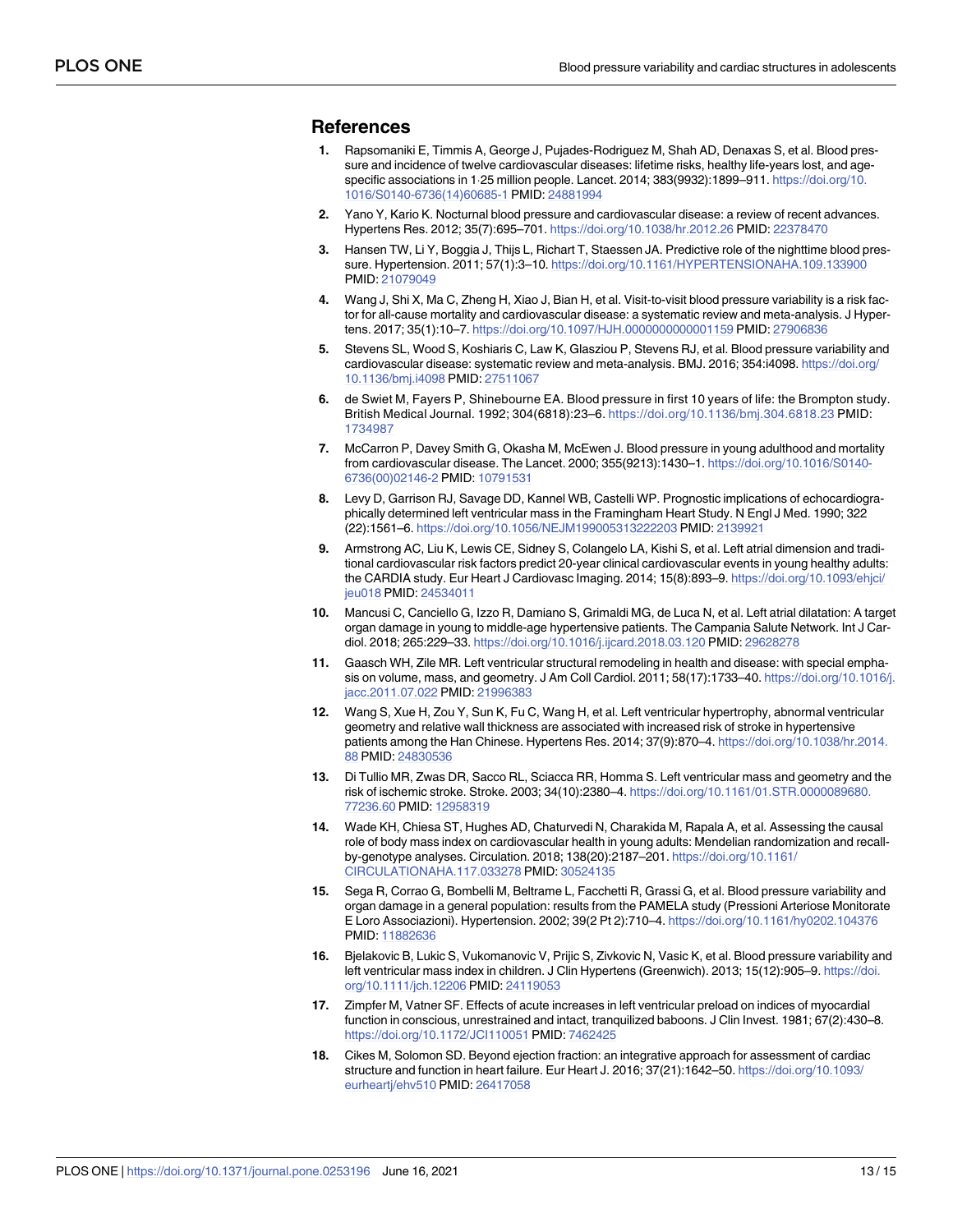- <span id="page-13-0"></span>**[19](#page-1-0).** Boyd A, Golding J, Macleod J, Lawlor DA, Fraser A, Henderson J, et al. Cohort Profile: the 'children of the 90s'—the index offspring of the Avon Longitudinal Study of Parents and Children. Int J Epidemiol. 2013; 42(1):111–27. <https://doi.org/10.1093/ije/dys064> PMID: [22507743](http://www.ncbi.nlm.nih.gov/pubmed/22507743)
- **[20](#page-1-0).** Fraser A, Macdonald-Wallis C, Tilling K, Boyd A, Golding J, Davey Smith G, et al. Cohort Profile: the Avon Longitudinal Study of Parents and Children: ALSPAC mothers cohort. Int J Epidemiol. 2013; 42 (1):97–110. <https://doi.org/10.1093/ije/dys066> PMID: [22507742](http://www.ncbi.nlm.nih.gov/pubmed/22507742)
- **[21](#page-2-0).** O'Brien E, Asmar R, Beilin L, Imai Y, Mallion JM, Mancia G, et al. European Society of Hypertension recommendations for conventional, ambulatory and home blood pressure measurement. J Hypertens. 2003; 21(5):821–48. <https://doi.org/10.1097/00004872-200305000-00001> PMID: [12714851](http://www.ncbi.nlm.nih.gov/pubmed/12714851)
- **[22](#page-2-0).** Krause T, Lovibond K, Caulfield M, McCormack T, Williams B, Group GD. Management of hypertension: summary of NICE guidance. BMJ. 2011; 343:d4891. <https://doi.org/10.1136/bmj.d4891> PMID: [21868454](http://www.ncbi.nlm.nih.gov/pubmed/21868454)
- **[23](#page-2-0).** Anstey DE, Muntner P, Bello NA, Pugliese DN, Yano Y, Kronish IM, et al. Diagnosing Masked Hypertension Using Ambulatory Blood Pressure Monitoring, Home Blood Pressure Monitoring, or Both? Hypertension. 2018; 72(5):1200–7. <https://doi.org/10.1161/HYPERTENSIONAHA.118.11319> PMID: [30354812](http://www.ncbi.nlm.nih.gov/pubmed/30354812)
- **[24](#page-2-0).** Bilo G, Giglio A, Styczkiewicz K, Caldara G, Maronati A, Kawecka-Jaszcz K, et al. A new method for assessing 24-h blood pressure variability after excluding the contribution of nocturnal blood pressure fall. J Hypertens. 2007; 25(10):2058–66. <https://doi.org/10.1097/HJH.0b013e32829c6a60> PMID: [17885548](http://www.ncbi.nlm.nih.gov/pubmed/17885548)
- [25](#page-2-0). Mena L, Pintos S, Queipo NV, Aizpúrua JA, Maestre G, Sulbarán T. A reliable index for the prognostic significance of blood pressure variability. J Hypertens. 2005; 23(3):505–11. [https://doi.org/10.1097/01.](https://doi.org/10.1097/01.hjh.0000160205.81652.5a) [hjh.0000160205.81652.5a](https://doi.org/10.1097/01.hjh.0000160205.81652.5a) PMID: [15716690](http://www.ncbi.nlm.nih.gov/pubmed/15716690)
- **[26](#page-3-0).** Hara A, Thijs L, Asayama K, Jacobs L, Wang JG, Staessen JA. Randomised double-blind comparison of placebo and active drugs for effects on risks associated with blood pressure variability in the Systolic Hypertension in Europe trial. PLoS One. 2014; 9(8):e103169. [https://doi.org/10.1371/journal.pone.](https://doi.org/10.1371/journal.pone.0103169) [0103169](https://doi.org/10.1371/journal.pone.0103169) PMID: [25090617](http://www.ncbi.nlm.nih.gov/pubmed/25090617)
- **[27](#page-3-0).** Seeman T, Hradsky´ O, Gilı´k J. Nocturnal blood pressure non-dipping is not associated with increased left ventricular mass index in hypertensive children without end-stage renal failure. Eur J Pediatr. 2016; 175(8):1091–7. <https://doi.org/10.1007/s00431-016-2749-z> PMID: [27344339](http://www.ncbi.nlm.nih.gov/pubmed/27344339)
- **[28](#page-3-0).** Salles GF, Reboldi G, Fagard RH, Cardoso CR, Pierdomenico SD, Verdecchia P, et al. Prognostic Effect of the Nocturnal Blood Pressure Fall in Hypertensive Patients: The Ambulatory Blood Pressure Collaboration in Patients With Hypertension (ABC-H) Meta-Analysis. Hypertension. 2016; 67(4):693– 700. <https://doi.org/10.1161/HYPERTENSIONAHA.115.06981> PMID: [26902495](http://www.ncbi.nlm.nih.gov/pubmed/26902495)
- **[29](#page-3-0).** Lang RM, Bierig M, Devereux RB, Flachskampf FA, Foster E, Pellikka PA, et al. Recommendations for chamber quantification: a report from the American Society of Echocardiography's Guidelines and Standards Committee and the Chamber Quantification Writing Group, developed in conjunction with the European Association of Echocardiography, a branch of the European Society of Cardiology. J Am Soc Echocardiogr. 2005; 18(12):1440–63. <https://doi.org/10.1016/j.echo.2005.10.005> PMID: [16376782](http://www.ncbi.nlm.nih.gov/pubmed/16376782)
- **[30](#page-3-0).** de Simone G, Daniels SR, Devereux RB, Meyer RA, Roman MJ, de Divitiis O, et al. Left ventricular mass and body size in normotensive children and adults: assessment of allometric relations and impact of overweight. J Am Coll Cardiol. 1992; 20(5):1251–60. [https://doi.org/10.1016/0735-1097\(92\)90385-z](https://doi.org/10.1016/0735-1097(92)90385-z) PMID: [1401629](http://www.ncbi.nlm.nih.gov/pubmed/1401629)
- **[31](#page-3-0).** Banegas JR, Ruilope LM, de la Sierra A, Vinyoles E, Gorostidi M, de la Cruz JJ, et al. Relationship between Clinic and Ambulatory Blood-Pressure Measurements and Mortality. N Engl J Med. 2018; 378 (16):1509–20. <https://doi.org/10.1056/NEJMoa1712231> PMID: [29669232](http://www.ncbi.nlm.nih.gov/pubmed/29669232)
- **[32](#page-3-0).** Howe LD, Lawlor DA, Propper C. Trajectories of socioeconomic inequalities in health, behaviours and academic achievement across childhood and adolescence. J Epidemiol Community Health. 2013; 67 (4):358–64. <https://doi.org/10.1136/jech-2012-201892> PMID: [23322849](http://www.ncbi.nlm.nih.gov/pubmed/23322849)
- **[33](#page-3-0).** Laitinen TT, Puolakka E, Ruohonen S, Magnussen CG, Smith KJ, Viikari JSA, et al. Association of Socioeconomic Status in Childhood With Left Ventricular Structure and Diastolic Function in Adulthood: The Cardiovascular Risk in Young Finns Study. JAMA Pediatr. 2017; 171(8):781–7. [https://doi.org/10.](https://doi.org/10.1001/jamapediatrics.2017.1085) [1001/jamapediatrics.2017.1085](https://doi.org/10.1001/jamapediatrics.2017.1085) PMID: [28655058](http://www.ncbi.nlm.nih.gov/pubmed/28655058)
- **[34](#page-3-0).** Harville EW, Apolzan JW, Bazzano LA. Maternal Pre-Pregnancy Cardiovascular Risk Factors and Offspring and Grandoffspring Health: Bogalusa Daughters. Int J Environ Res Public Health. 2018; 16(1). <https://doi.org/10.3390/ijerph16010015> PMID: [30577626](http://www.ncbi.nlm.nih.gov/pubmed/30577626)
- **[35](#page-4-0).** Sterne JA, Davey Smith G. Sifting the evidence-what's wrong with significance tests? BMJ. 2001; 322 (7280):226–31. <https://doi.org/10.1136/bmj.322.7280.226> PMID: [11159626](http://www.ncbi.nlm.nih.gov/pubmed/11159626)
- **36.** Amrhein V, Greenland S, McShane B. Scientists rise up against statistical significance. Nature. 2019; 567(7748):305–7. <https://doi.org/10.1038/d41586-019-00857-9> PMID: [30894741](http://www.ncbi.nlm.nih.gov/pubmed/30894741)